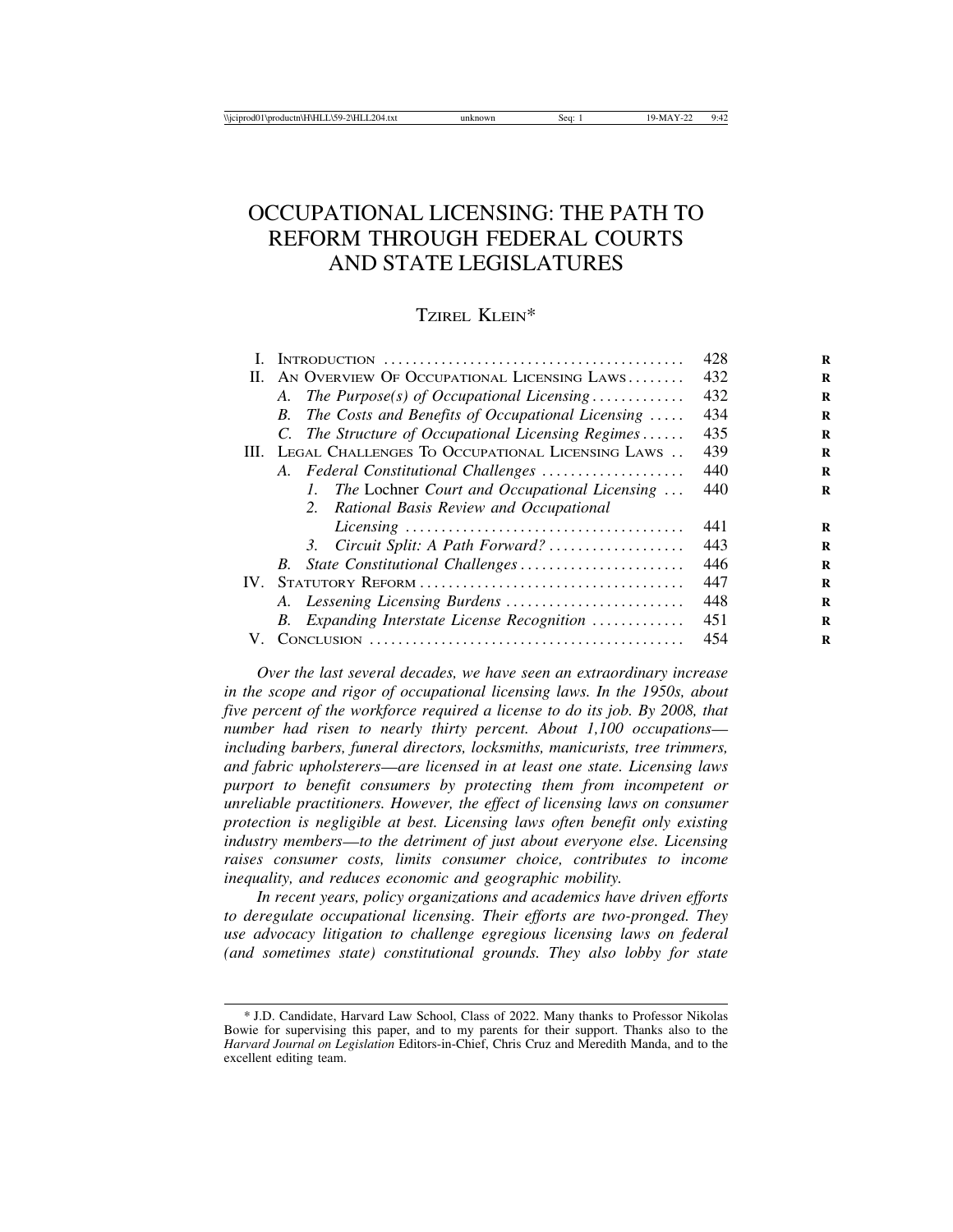*legislative reform, often facing fierce opposition from professional association lobbies.*

*This Note explains that legislative change is the more effective tool for meaningful reform. Courts cannot effect sweeping change in this sphere; under existing doctrine, courts can at most strike only the most egregious licensing laws. Legislatures, by contrast, can effect reform that is both comprehensive and targeted. Legislatures can also address other aspects of deregulation, such as enhancing interstate license recognition.*

*Still, advocacy litigation is a powerful complementary weapon. Even unsuccessful lawsuits drive legislative change by pressuring states to enact reform. Such lawsuits also generate public awareness and support for reform by depicting sympathetic individuals disadvantaged by unreasonable licensing laws. Indeed, after years of litigation and lobbying efforts, legislative reform in statehouses has finally begun to take off. Advocacy groups should recognize the value of this dual strategy approach in their efforts to achieve further reform.*

## I. INTRODUCTION

Ndioba Niang owned a hair salon in Missouri.<sup>1</sup> She practiced Africanstyle hair braiding, a traditional hair braiding technique she had learned growing up in Senegal.2 Niang did not cut, color, or wash hair, and she did not use any chemicals or heat while braiding hair.3 Unfortunately for her, the Missouri Board of Cosmetology and Barber Examiners ("Board") had determined that African-style hair braiding was a form of cosmetology or barbering which, under state law, could only be practiced with a license.4 If Niang continued to braid hair without a license, the Board could bring an enforcement action against her and shut her salon down.5

To braid hair legally, Niang would be required to train for 1,500 hours at a licensed cosmetology school or 1,000 hours at a barber school—at an average cost of over \$10,000.6 Moreover, the training curriculums at the cosmetology and barber schools were completely unrelated to African-style hair braiding techniques.<sup>7</sup> Unable to afford the cost of a license, Niang sued the state for unconstitutionally infringing her right to earn a living. She ar-

<sup>&</sup>lt;sup>1</sup> Niang v. Carroll, No. 4:14 CV 1100 JMB, 2016 WL 5076170, at \*2 (E.D. Mo. Sept. 20, 2016), *aff d*, 879 F.3d 870 (8th Cir. 2018).

<sup>&</sup>lt;sup>2</sup> Plaintiffs' Statement of Uncontroverted Material Facts at ¶10, Niang v. Carroll, No. 4:14-CV-1100, 2016 WL 5076170 (E.D. Mo. Sept. 20, 2016).

<sup>&</sup>lt;sup>3</sup> *Niang*, 2016 WL 5076170, at \*3.<br>
<sup>4</sup> *Id.* at \*4. *See* Mo. Ann. Stat. § 328.020 (West 2021); Mo. Ann. Stat. § 329.030 (West 2021).

 $\frac{3}{5}$  *Niang*, 2016 WL 5076170, at  $*6$ . The Board had brought several enforcement actions against other salons providing African-style hair braiding. *Id.* The Board had not yet brought one against Niang, who sued for declaratory relief. *Id.* <sup>6</sup> *Id.*

<sup>7</sup> *Id.* at \*5.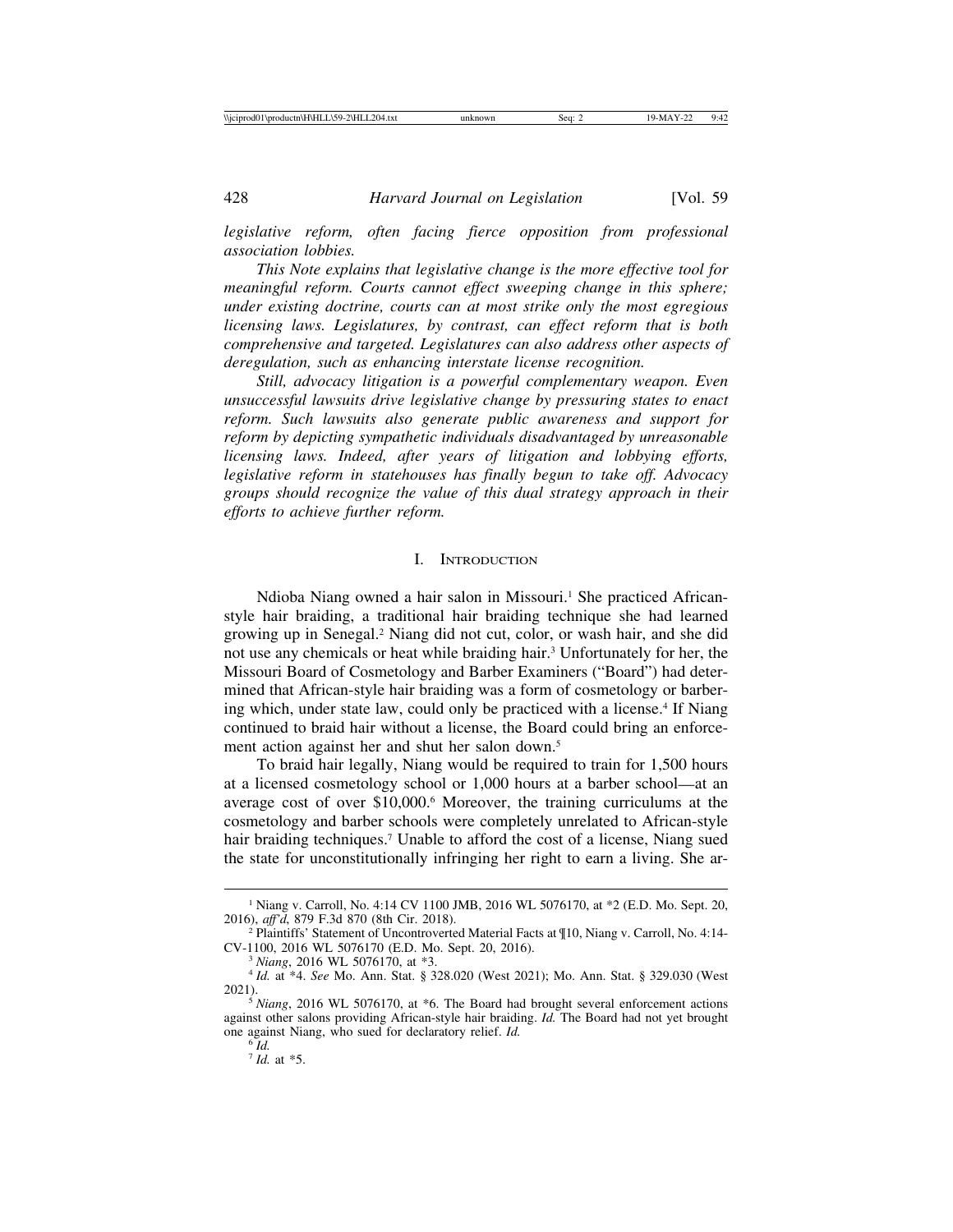gued that the onerous licensing requirements had no rational connection to the state's asserted interest in public health and safety.8 However, the Eighth Circuit upheld the Board's determination that the licensing statutes applied to African-style hair braiders.<sup>9</sup> It held that although the fit between the licensing requirements and the state interest was "imperfect," the Missouri law was not unconstitutional.<sup>10</sup>

Although the court upheld the law, Niang's lawsuit—and other similar lawsuits<sup>11</sup>—raised public awareness of excessive licensing laws and generated support for legislative reform. Indeed, in 2018, Missouri repealed the cosmetology license requirement for hair braiders. In its place, the state created a standalone license for braiders, which requires them to pay a \$20 registration fee, watch a four to six hour training video, and submit to Board inspections.12

Niang is hardly alone. About thirty percent of the United States workforce is subject to occupational licensing laws.<sup>13</sup> Occupational licensing laws, also known as "right-to-practice" laws, make it illegal to practice a particular profession without a government license.<sup>14</sup> About 1,100 occupations were licensed in at least one state as of 2016.15 As in the hair braiding case, occupational licensing requirements can be onerous. They often in-

 $12$  H.B. 1500, 99th Gen. Assemb., 2d Reg. Sess. (Mo. 2018). The push to eliminate licensing requirements for African-style hair braiders goes back to at least 2004, with a lawsuit filed by Melony Armstrong against Mississippi, which soon afterward eliminated its cosmetology license requirement for braiders. *See generally* DICK M. CARPENTER II & JOHN K. ROSS, INST. FOR JUST., THE POWER OF ONE ENTREPRENEUR: MELONY ARMSTRONG, HAIRBRAIDER (2009). Today, only five states require a cosmetology license for hair braiding, though some states have a special braiding license with fewer requirements. *See Braiding*, INST. FOR JUSTICE, https://ij.org/issues/economic-liberty/braiding/ [https://perma.cc/5BWQ-X7B9]. In some ways, hair braiding has become the poster child for excessive licensing laws. *See, e.g.*, Matt Shafer, *Should Licensing Reformers Still Be Talking About African Hair Braiding?*, COUNCIL OF STATE GOV'TS (Aug. 12, 2019), https://licensing.csg.org/should-licensing-reformers-stillbe-talking-about-african-hair-braiding/ [https://perma.cc/ZW4N-WC3K] ("If you have been to a meeting on occupational licensing reform or researched the topic online for more than a few minutes, you will no doubt have seen African hair braiding brought up as a reason we should overhaul state occupational regulation.").

<sup>13</sup> MORRIS M. KLEINER, GUILD-RIDDEN LABOR MARKETS: THE CURIOUS CASE OF OCCUPATIONAL LICENSING 1 (2015) [hereinafter GUILD-RIDDEN LABOR MARKETS].

 $14$  *Id.* Occupational regulation generally takes three forms: registration, certification, and licensing. *See id.* at 62. Registration is the least restrictive and simply requires a person to file her name, address, qualifications, and sometimes a filing fee, with a government agency before practicing. *Id.* at 73*.* Certification allows a person to be certified by taking a governmentadministered exam. *Id.* A person can still practice without certification, but cannot hold herself out as a certified professional. *Id.* Thus, certification is also known as "right to title." *Id.* at 1. <sup>15</sup> NAT'L CONF. OF STATE LEGISLATURES, OCCUPATIONAL LICENSING: ASSESSING STATE

POLICIES AND PRACTICES FINAL REPORT 14 (2020) [hereinafter ASSESSING STATE POLICIES AND PRACTICES].

<sup>&</sup>lt;sup>8</sup> *Id.* at \*7.<br><sup>9</sup> *Niang*, 879 F.3d at 875.<br><sup>10</sup> *Id.* at 874. 11 *See* Brantley v. Kuntz, 98 F. Supp. 3d 884 (W.D. Tex. 2015); Clayton v. Steinagel, 885 F. Supp. 2d 1212 (D. Utah 2012); Cornwell v. Hamilton, 80 F. Supp. 2d 1101 (S.D. Cal.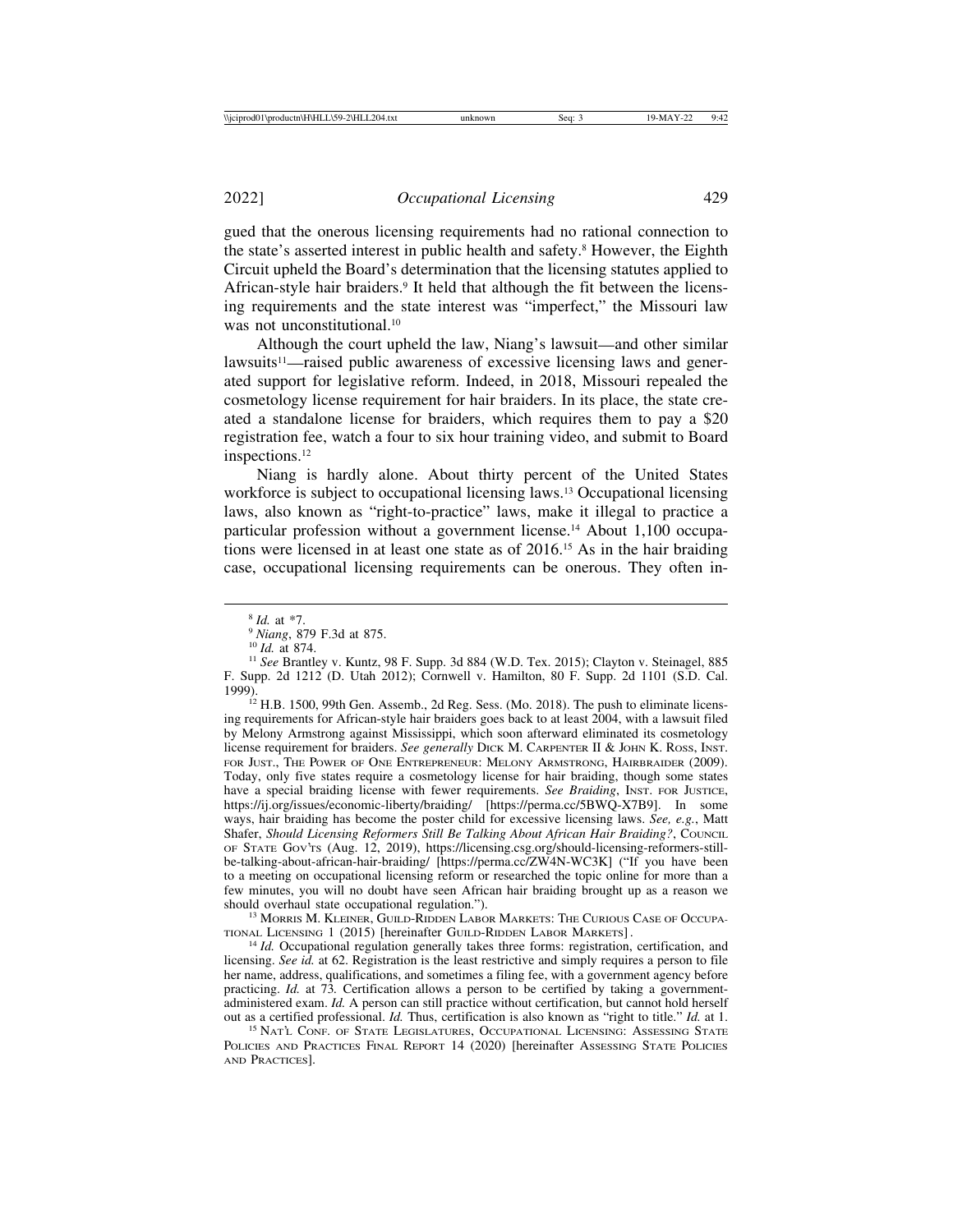clude education, examination, and work experience components, as well as personal qualifications such as residency, citizenship, and good moral character.16 Individuals with criminal convictions are disqualified from obtaining many types of licenses.<sup>17</sup> And as in the braiding case, many occupational licensing requirements have, at best, a tenuous connection to public health and safety.18 Even in occupations that the state might reasonably regulate, the excessiveness of the licensing requirements—for example, requiring months of training to become a hairstylist—are often unjustifiably disproportionate.

Proponents of occupational licensing laws, namely professional associations, maintain that such laws protect consumers from incompetent, unreliable, or irresponsible practitioners.19 Detractors contend that licensing laws are protectionist in both nature and purpose. They argue that licensing serves only the interests of the profession's existing members by raising barriers to entry, thus increasing practitioners' wages.20 More importantly, they argue, excessive licensing imposes costs on just about everyone else: licensing raises consumer costs, limits consumer choice, restricts job creation, contributes to income inequality, and reduces economic mobility.21

Indeed, many licensed occupations are low-skilled jobs, making licensing particularly burdensome for poor people who want to make a living but cannot afford the costs of entry.22 Licensing thus puts otherwise accessible jobs out of reach for those who need them most. The burdens imposed by occupational licensing laws have evoked bipartisan concern, leading to across-the-aisle calls for policy reform.23

<sup>16</sup> *See* S. DAVID YOUNG, THE RULE OF EXPERTS: OCCUPATIONAL LICENSING IN AMERICA 29 (1987); Michael J. Phillips, *Entry Restrictions in the* Lochner *Court*, 4 GEO. MASON L. REV. 405, 411 (1996).

<sup>&</sup>lt;sup>17</sup> See The White HOUSE, OCCUPATIONAL LICENSING: A FRAMEWORK FOR POLICY MAK-ERS 36 (2015) ("[I]n many cases, a criminal conviction of any kind may be a bar to licensure . . . regardless of whether the conviction is relevant to the license sought, how recent it was, or whether there were any extenuating circumstances."), https://obamawhitehouse.archives.gov/ sites/default/files/docs/licensing\_report\_final\_nonembargo.pdf [https://perma.cc/U4GW-TKUR] [hereinafter WHITE HOUSE REPORT].

<sup>&</sup>lt;sup>18</sup> See infra Section II.A.<br><sup>19</sup> See, e.g., Maury Gittleman & Morris M. Kleiner, *Wage Effects of Unionization and Occupational Licensing Coverage in the United States*, 69 INDUS. & LAB. REL. REV. 142, 145 (2015).

<sup>&</sup>lt;sup>20</sup> See GUILD-RIDDEN LABOR MARKETS, *supra* note 13, at 3–4.<br><sup>21</sup> *Id.* at 34; Phillips, *supra* note 16, at 411; WHITE HOUSE REPORT, *supra* note 17, at 7.<br><sup>22</sup> GUILD-RIDDEN LABOR MARKETS, *supra* note 13, at 85 ("Licen as being a barrier for upward income mobility for individuals with low incomes or wealth."); *see also* STEPHEN SLIVINSKI, GOLDWATER INST., BOOTSTRAPS TANGLES IN RED TAPE: HOW OCCUPATIONAL LICENSING HINDERS LOW-INCOME ENTREPRENEURSHIP (Feb. 10, 2015), https:// goldwaterinstitute.org/wp-content/uploads/cms\_page\_media/2015/4/15/OccLicensingKauff

See, e.g., GUILD-RIDDEN LABOR MARKETS, *supra* note 13, at 3 ("The political economy of occupational licensing has evolved so that both liberals and conservatives have come to oppose certain elements of it."); DICK M. CARPENTER II, LISA KNEPPER, KYLE SWEETLAND & JENNIFER MCDONALD, INST. FOR JUST., LICENSE TO WORK 10 (2d ed. 2017) ("Licensing reform is also now championed by public policy organizations left, right and center."); Michelle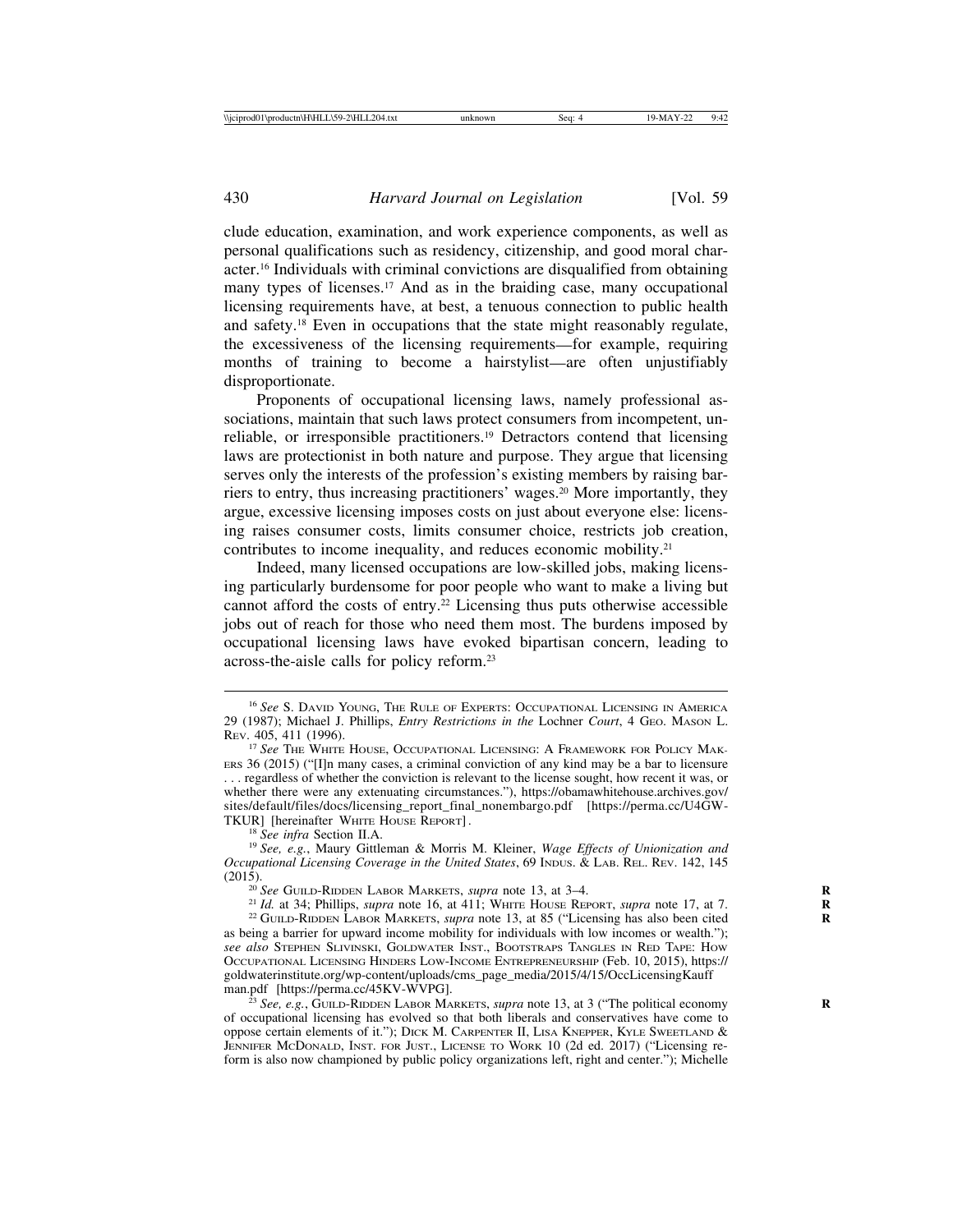A network of policy organizations has in recent years attempted to achieve licensing reform. Reform efforts are mainly centered in state legislatures and in the federal courts (and to a lesser extent in state courts). Licensing laws are hard to change through either of these avenues. At state legislatures, attempts at deregulation trigger fierce opposition from professional associations and thus often fail.24 And at the courthouse, current due process jurisprudence almost always directs judges to rubber stamp even clearly unreasonable licensing statutes.

This Note argues that statutory reform is ideal, but that lawsuits are also a valuable tool because they further statutory reform efforts. Even when unsuccessful, lawsuits catalyze statutory reform through settlement agreements and also by generating public support for reform. Lawsuits depict sympathetic individuals disadvantaged by unreasonable and excessive licensing laws, creating a moral tailwind of support for more sweeping reform. In a sense, lawsuits become political ads for legislative change. These two tactics are thus complementary and should be used together to achieve lasting reform.

Licensing reform, as the term is used in this Note, refers to licensing deregulation. Deregulation can take different forms. Licensing standards can be reduced and made less burdensome, or license requirements can be eliminated completely. Another type of reform is expanded interstate license recognition, in which states streamline the process for recognition of out-ofstate licenses. Some reforms may be more appropriate for some occupations than for others. This Note does not argue for any one particular approach but simply recommends a path toward deregulation in general.

This Note proceeds as follows: Part II provides an overview of the structure of occupational licensing regimes and analyzes their costs and benefits, Part III examines the development of constitutional challenges to occupational licensing laws in federal and state courts and argues that courts have a limited role in effecting direct change, and Part IV discusses several kinds of licensing deregulation and how they interact with judicial challenges.

Cottle, *The Onerous, Arbitrary, Unaccountable World of Occupational Licensing*, ATLANTIC (Aug. 13, 2017), https://www.theatlantic.com/politics/archive/2017/08/trump-obama-occupational-licensing/536619/ [https://perma.cc/3K7Y-Y34M] (noting the "rare policy parallels" between the Trump and Obama administrations with respect to occupational licensing reforms); George Leef, *Right and Left Agree* — *Occupational Licensing Gets In The Way Of Upward Mobility*, FORBES (Dec. 27, 2017), https://www.forbes.com/sites/georgeleef/2017/12/ 27/right-and-left-agree-occupational-licensing-gets-in-the-way-of-upward-mobility/

<sup>?</sup>sh=3476581dcbc1 [https://perma.cc/YW2G-6JG6]. <sup>24</sup> *See infra* Section IV.A.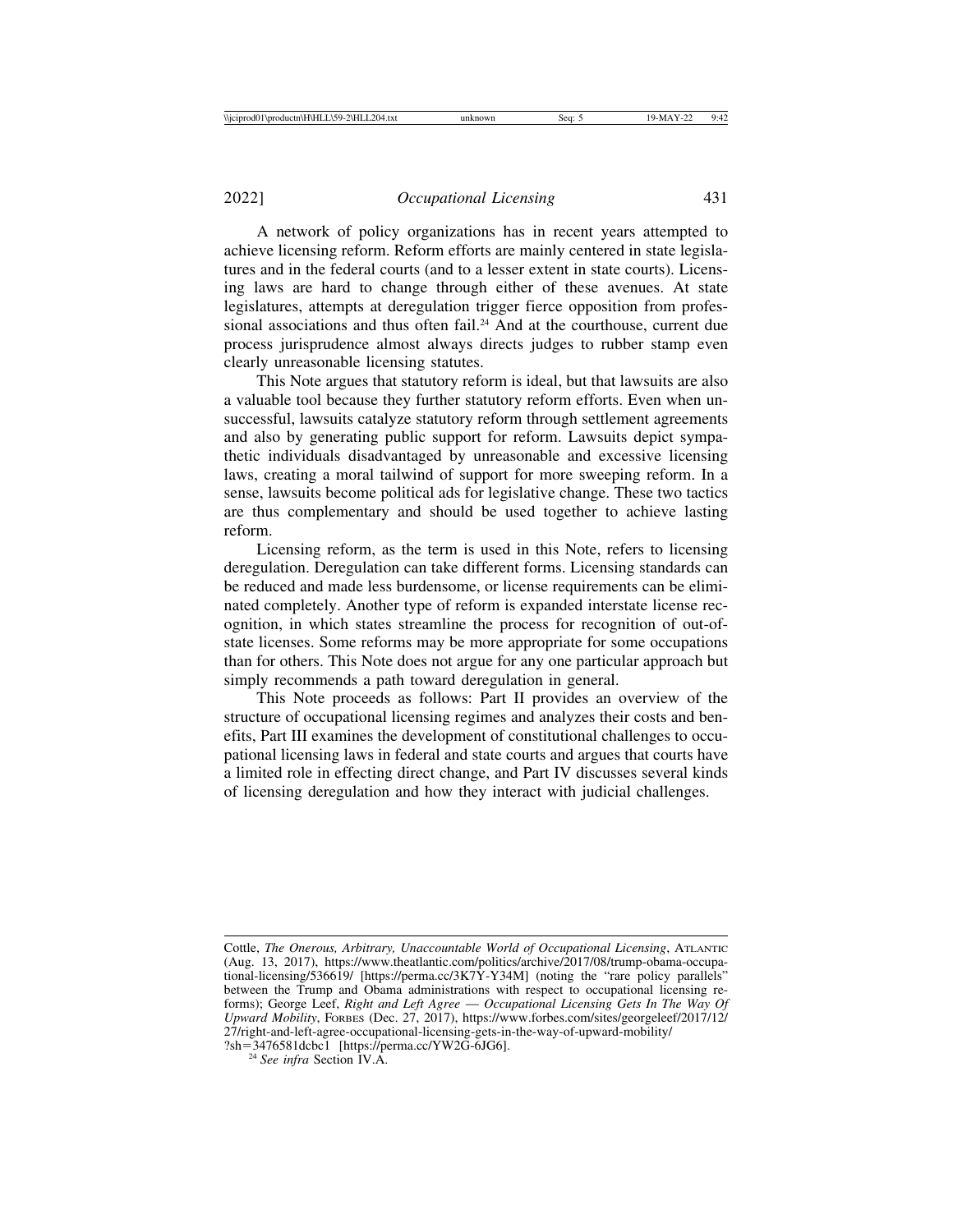## II. AN OVERVIEW OF OCCUPATIONAL LICENSING LAWS

## *A. The Purpose(s) of Occupational Licensing*

Modern licensing began in the 1870s with the regulation of physicians and lawyers.25 Licensing became more prevalent during the first few decades of the twentieth century, extending to a range of professions including nurses, engineers, embalmers, pharmacists, and barbers.<sup>26</sup> These first licensing laws were a response to the increasingly specialized and complex nature of technical professions such as medicine and engineering, and to the urbanization of society.27 Licensing was required because customers could no longer assess on their own whether a professional was qualified. Minimum qualification standards enabled consumers to separate the doctors from the quacks.

Then, as now, occupational licensing was couched in terms of protecting the public from incompetent, unscrupulous, or unreliable practitioners.28 Licensing laws, it was argued, protect consumers by ensuring that practitioners have the qualifications necessary to service consumers safely and reliably. Indeed, many occupational licensing statutes state that their legislative purpose is to protect consumers and ensure public safety.29

However, many licensing regimes today do not exhibit a robust connection to consumer protection or public health. In professions where the risk of injury resulting from incompetent or unscrupulous service is particularly

<sup>28</sup> See Gittleman & Kleiner, *supra* note 19; Young, *supra* note 16. Some licensing laws, such as those for workers in the construction industry, also may decrease the risk of workplace injuries. *See also* Morris M. Kleiner, Stages of Occupational Regulation: Analysis of Case Studies 127–29 (2013) [hereinafter Stages of Occupational Regulation].

<sup>25</sup> *See* Marc T. Law & Sukkoo Kim, *Specialization and Regulation: The Rise of Professionals and the Emergence of Occupational Licensing Regulation*, 65 J. Econ. His. 723, 731 (2005).

<sup>&</sup>lt;sup>26</sup> *See id.*; Lawrence Friedman, *Freedom of Contract and Occupational Licensing 1890-1910: A Legal and Social Study, 53 CAL. L. REV. 487, 510 (1965).* 

<sup>&</sup>lt;sup>27</sup> Law & Kim, *supra* note 25, at 726 ("At least for the Progressive Era, [the purpose of licensing regulations] seems to be more consistent with the asymmetric information hypothesis. . . . [A]s growth in scientific knowledge was accompanied by specialization and urbanization, individuals became less knowledgeable about the goods and services they purchased in the marketplace."); *see also* Paul Starr, *Professionalization and Public Health: Historical Legacies, Continuing Dilemmas*, J. PUB. HEALTH MGMT. & PRAC. S26, S28 (2009); Hayne E. Leland, *Quacks, Lemons, and Licensing: A Theory of Minimum Quality Standards*, 87 J. POL. ECON. 1328, 1328 (1979) (finding that licensing can solve the problem of asymmetric information in markets, but that if standards are set by the profession, they are likely to be set too

<sup>&</sup>lt;sup>29</sup> *See, e.g.*, La. Stat. Ann. § 37:562 (2001) ("The legislature hereby declares the purpose of this Chapter is to promote, preserve, and protect the public health, safety, and welfare by and through the effective control and regulation of the practice of cosmetology."); N.J. Stat. Ann. § 45:7-33 (2020) ("In the interest of, and to better secure, the public health, safety and welfare and for the more efficient administration and supervision of sanitary codes and health regulations, the practice of mortuary science and the practice of embalming and funeral directing are hereby declared to be occupations charged with a high degree of public interest and subject to strict regulation and control.").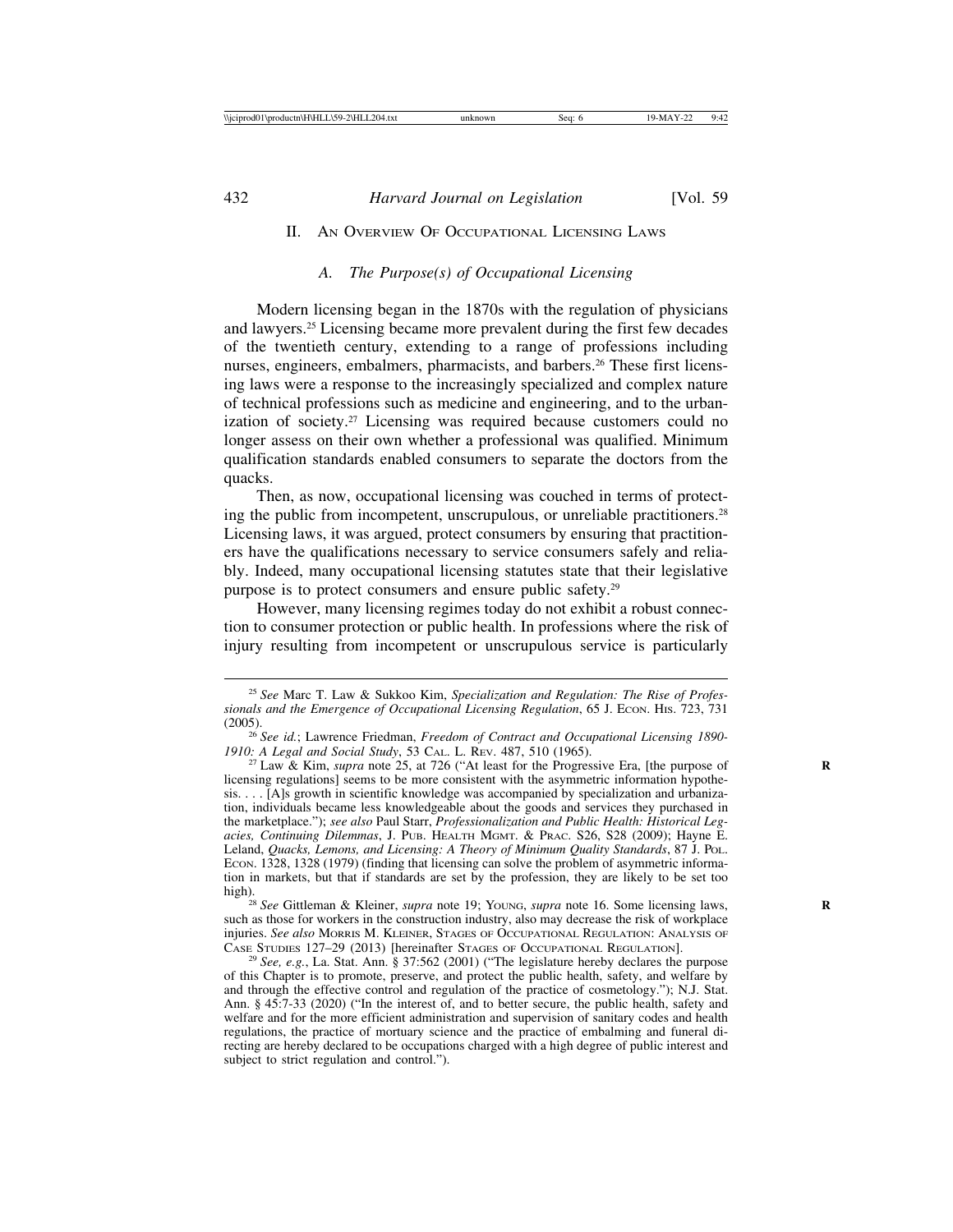2022] *Occupational Licensing* 433

high, like medicine and law, licensing regimes are relatively uncontroversial—although not without their critics.<sup>30</sup> But many licensed services do not pose a risk of significant injury at all, regardless of their quality. The licensing of barbers, shampooers, interior designers, florists, and funeral directors protects consumers from . . . what exactly? A bad haircut? A less-than-visually-pleasing flower bouquet? Even more, empirical studies across a broad range of professions—from dentists to Uber drivers—have found licensing to have a null or negative effect on service quality.31 There simply is "little evidence that licensure improves the quality of services or protects consumers from harm."32

The consumer protection rationale for occupational licensing is further undermined by the inconsistencies in licensing laws across states and across industries. Many licensed occupations are licensed in just a few states, and licensing requirements for the same occupations vary greatly across states.<sup>33</sup> For example, education requirements for cosmetologists range from 1,000–2,100 hours, with only a few states mandating continuing education requirements.34 Tree trimmers in California must have four years of training to be licensed, while tree trimmers in forty-three states require no license at all.35 Further, licensing burdens across industries are surprisingly dispropor-

<sup>31</sup> Chiara Farronato, Andrey Fradkin, Bradley Larsen & Erik Brynjolfsson, *Consumer Protection in an Online World: An Analysis of Occupational Licensing* 6 (Nat'l Bureau Econ. Rsch., Working Paper No. 26601, 2020), https://ide.mit.edu/sites/default/files/publications/

 $^{32}$  Suzanne Hultin, Nat'l Conf. State Legislatures, The State of Occupational LICENSING: RESEARCH, STATE POLICIES AND TRENDS 6 (2017) [hereinafter THE STATE OF OC-CUPATIONAL LICENSING], https://www.ncsl.org/research/labor-and-employment/report-thestate-of-occupational-licensing.aspx [https://perma.cc/2C9B-PATL]; *see also* CAROLYN COX & SUSAN FOSTER, BUREAU OF ECON. FED. TRADE COMM'N, THE COSTS AND BENEFITS OF OCCUPATIONAL REGULATION 21–27, 40 (1990), https://www.ftc.gov/system/files/documents/ reports/costs-benefits-occupational-regulation/cox\_foster\_-\_occupational\_licensing.pdf [https://perma.cc/99K9-JQQA]; MORRIS M. KLEINER, HAMILTON PROJECT, REFORMING OCCU-PATIONAL LICENSING POLICIES 13 (2015), https://www.brookings.edu/wp-content/uploads/ 2016/06/thp\_kleinerdiscpaper\_final.pdf [https://perma.cc/9W4M-9WJF] ("Overall, few studies have shown significant benefits of occupational regulation on the quality of service received by consumers or on the demand for the service. . . . On the other hand, several studies have found significant effects on the wages that licensed practitioners receive and on the prices that consumers face.") [hereinafter REFORMING OCCUPATIONAL LICENSING].

<sup>33</sup> See CARPENTER II ET AL., *supra* note 23, at 24–25; *see also* GUILD-RIDDEN LABOR MARKETS, *supra* note 13, at 28; REFORMING OCCUPATIONAL LICENSING, *supra* note 32, at 11.<br><sup>34</sup> ASSESSING STATE POLICIES AND PRACTICES, *supra* note 15, at 65.<br><sup>35</sup> See CARPENTER II ET AL., *supra* note 23, at 195.

<sup>&</sup>lt;sup>30</sup> See STAGES OF OCCUPATIONAL REGULATION, *supra* note 28, at 4 ("If the perception of licensing is that it leads to a reduction in the most serious losses, such as the spread of disease or the lack of structural integrity of a building, then this form of regulation can have public backing and support. These are the potential benefits against which the costs—which are most often the subject of analysis—are measured."). Even Milton Friedman, who famously criticized licensing for medicine, conceded that the case for licensing is stronger in the medical context than in other contexts. MILTON FRIEDMAN, CAPITALISM AND FREEDOM 138 (2002). However, even in the healthcare field, licensing can have negative effects. As described *infra* Section II.C, studies have shown that regulation of dentistry, for example, causes higher prices which can lead some low-income consumers to forgo dental care completely.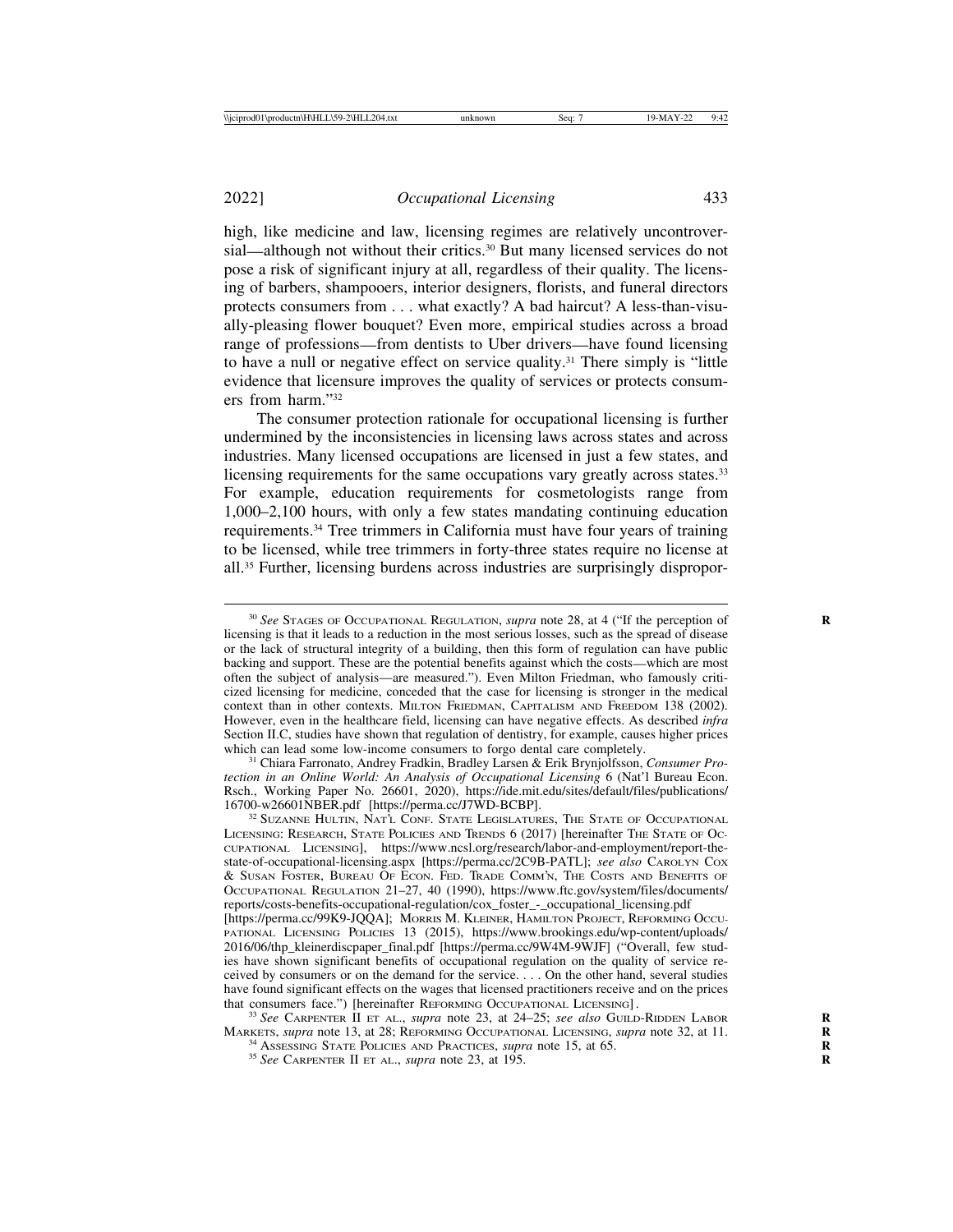tionate to the risks posed by those industries.<sup>36</sup> For example, an EMT license requires thirty-four days of training on average; a cosmetology license requires 386 days.37 If a license was truly necessary for consumer protection, one would expect to see greater consistency in the type of occupations licensed and in licensure requirements.

If most licensing regimes have no real connection to protecting consumers, why are they enacted? The answer is that licensing regimes are, at core, industry-created monopolies blessed by the state. Industries seek licensing so that they can extract so-called "monopoly rents" by having the state raise regulatory barriers to entry.38 These barriers restrict the supply of services, thereby raising industry wages.<sup>39</sup> Indeed, "[t]he dominant view today is that the regulatory licensing process has been captured by industry to erect entry restrictions for its own benefit."40

### *B. The Costs and Benefits of Occupational Licensing*

Professional associations maintain that they seek licensure for consumers' sake. But both history and empirics tell another story. Professional associations seek licensure for their own benefit: by restricting new entrants and increasing competition, licensing increases profits within an industry by ten to eighteen percent or more.<sup>41</sup> And this benefit comes at the expense of both consumers and would-be practitioners.

First, licensing burdens consumers. Although licensing is supposed to benefit consumers, it imposes costs—and no corresponding benefits—on consumers. Licensing results in decreased and more expensive supply, with no meaningful increase in quality.42 As one scholar has noted, "[t]he net effects [of licensing] can be regressive, as lower-income consumers . . . pay more to the regulated practitioners, some of whom are well compensated."43 Further, the higher prices caused by licensure can price out low-income consumers completely. Consumers who can afford these "monopoly prices" will receive the service, but those who cannot must "do it themselves or go without<sup>"44</sup>

<sup>&</sup>lt;sup>36</sup> See id. at 24–25; see also GUILD-RIDDEN LABOR MARKETS, supra note 13, at 28.<br><sup>37</sup> CARPENTER II ET AL., supra note 23, at 26.<br><sup>38</sup> See STAGES OF OCCUPATIONAL REGULATION, supra note 28, at 3–4. The increase in

earnings is not evenly disbursed across industries, however: practitioners in universally licensed occupations and in higher-income sectors, such as physicians and attorneys, see the

highest gains from licensing. *See* REFORMING OCCUPATIONAL LICENSING, *supra* note 32, at 13.<br><sup>39</sup> *See* STAGES OF OCCUPATIONAL REGULATION, *supra* note 28, at 6.<br><sup>40</sup> Law & Kim, *supra* note 25, at 724.<br><sup>41</sup> *See* STAGES

<sup>&</sup>lt;sup>43</sup> See REFORMING OCCUPATIONAL LICENSING, *supra* note 32, at 16. *Right* See Morris M. Kleiner & Evgeny S. Vorotnikov, Inst. for Justice, At What CO\$T? STATE AND NATIONAL ESTIMATES OF THE ECONOMIC COSTS OF OCCUPATIONAL LICENS-ING 10 (Nov. 2018), https://ij.org/wp-content/uploads/2018/11/Licensure\_Report\_WEB.pdf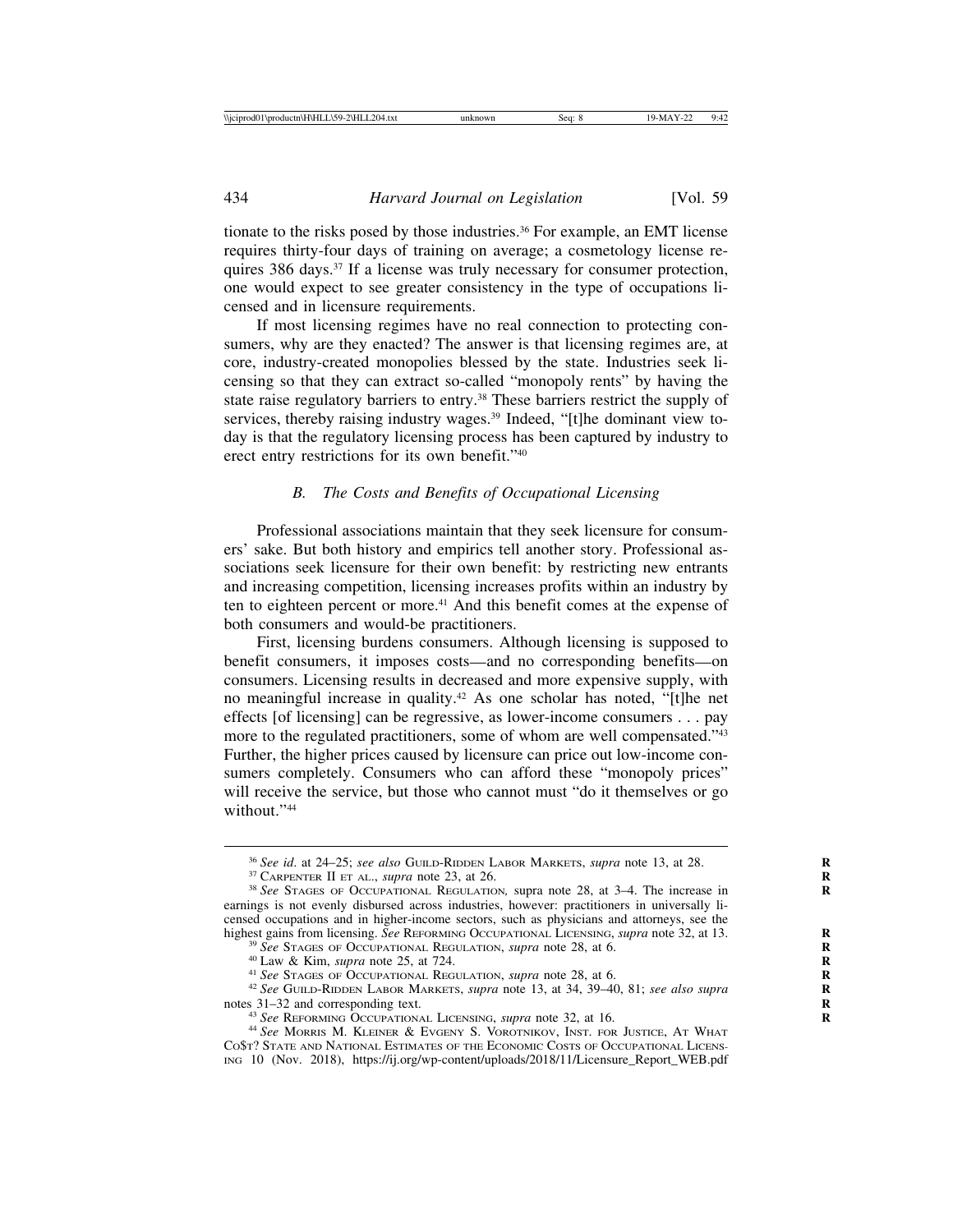2022] *Occupational Licensing* 435

Second, licensing imposes costs on the rest of the public. It contributes to income inequality by reducing upward mobility for low-income people who cannot afford the costs of licensing.<sup>45</sup> It reduces geographic mobility because licenses are often not transferrable across states.<sup>46</sup> Finally, licensing burdens ex-offenders—and even increases recidivism rates—because people with criminal convictions are often disqualified from receiving occupational licenses.47 Thus, the costs of licensing fall on some of the most vulnerable members of society: immigrants, military spouses (who often must move across state lines), individuals with criminal convictions, and low-income people.48 In total, studies suggest licensing costs the economy close to 2 million jobs each year, and almost \$200 billion annually in wasted resources.49

## *C. The Structure of Occupational Licensing Regimes*

Occupational licensing regimes are created, administered, and preserved by the licensed industry itself. Like medieval guilds, where practitioners "negotiate[d] with political elites for exclusive legal privileges that

<sup>[</sup>https://perma.cc/5GP4-2ACB] (This is similar to the "Cadillac effect" which is based on "a hypothetical described by Milton Friedman in which it is illegal to sell any cars apart from luxury cars. In such a situation, many people would, by necessity, pay the cost of the Cadillac even though they would have been perfectly happy with . . . an economy car . . . . Many others, unable to afford a Cadillac, would be forced to go carless.") [hereinafter AT WHAT CO\$T?]; *see also* THE STATE OF OCCUPATIONAL LICENSING RESEARCH, *supra* note 32, at 6 (noting that licensing "may lead to. . .increased public safety risks. . .[if] consumers forego necessary services because prices are too high or no one is available for hire"); COX & FOSTER, *supra* note 32, at 28–29 ("Even if the quality of professionals' services increases as a result of ... licensing, higher prices may cause consumers to switch to lower cost alternatives or choose to forgo services completely. Therefore, quality of service actually received by consumers may decrease . . . because some consumers become 'do-it-yourselfers.' For example, one study found that stricter mandatory entry requirements for electricians 'are significantly associated with a rise in the rate of death from accidental electrocution.'"); *id.* at 35 ("Consumers may also 'do without' certain health care services [such as dental care] because of higher prices.").

<sup>&</sup>lt;sup>45</sup> See AT WHAT Co\$T?, supra note 44, at 19.<br><sup>46</sup> See id. at 9–10; see also REFORMING OCCUPATIONAL LICENSING, supra note 32, at 13–14 ("Occupational licensing can act as a deterrent to geographical movements . . . because licensing is typically done at the state level, [so] the worker often must repeat many of the requirements and investments necessary to gain licensure in another state.").

<sup>&</sup>lt;sup>47</sup> See VITTORIO NASTASI & SAMUEL R. STALEY, THE JAMES MADISON INST., BRIDGING THE DIVIDE: LICENSING AND RECIDIVISM 2 (2019), https://www.jamesmadison.org/wp-content/ uploads/2019/04/PolicyBrief\_LicensingRecidivism\_v02.pdf [https://perma.cc/S75G-KBAJ] (finding that "states that more stringently regulated entry into occupations most suited to lower-and middle-income occupations had higher re-arrest rates for former prisoners"); *see also* Annie Zhang, *Sanctioned Unemployment: The Impact of Occupational Licensing Restrictions on Ex-Offenders*, 57 WASH U. J.L. & POL'Y 251 (2018); REBECCA VALLAS & SHARON DIETRICH, CTR. FOR AM. PROGRESS, ONE STRIKE AND YOU'RE OUT: HOW WE CAN ELIMINATE BARRIERS TO ECONOMIC SECURITY AND MOBILITY FOR PEOPLE WITH CRIMINAL RECORDS 36 (Dec. 2014), https://cf.americanprogress.org/wp-content/uploads/2014/12/Vallas-CriminalRecordsReport.pdf?\_ga=2.26329917.1643290444.1644080863-

<sup>1798161917.1644080863 [</sup>https://perma.cc/5TSW-59NZ]. <sup>48</sup> *See* WHITE HOUSE REPORT, *supra* note 17, at 4–5, 41. **<sup>R</sup>** <sup>49</sup> *See* AT WHAT CO\$T?, *supra* note 44, at 19. **<sup>R</sup>**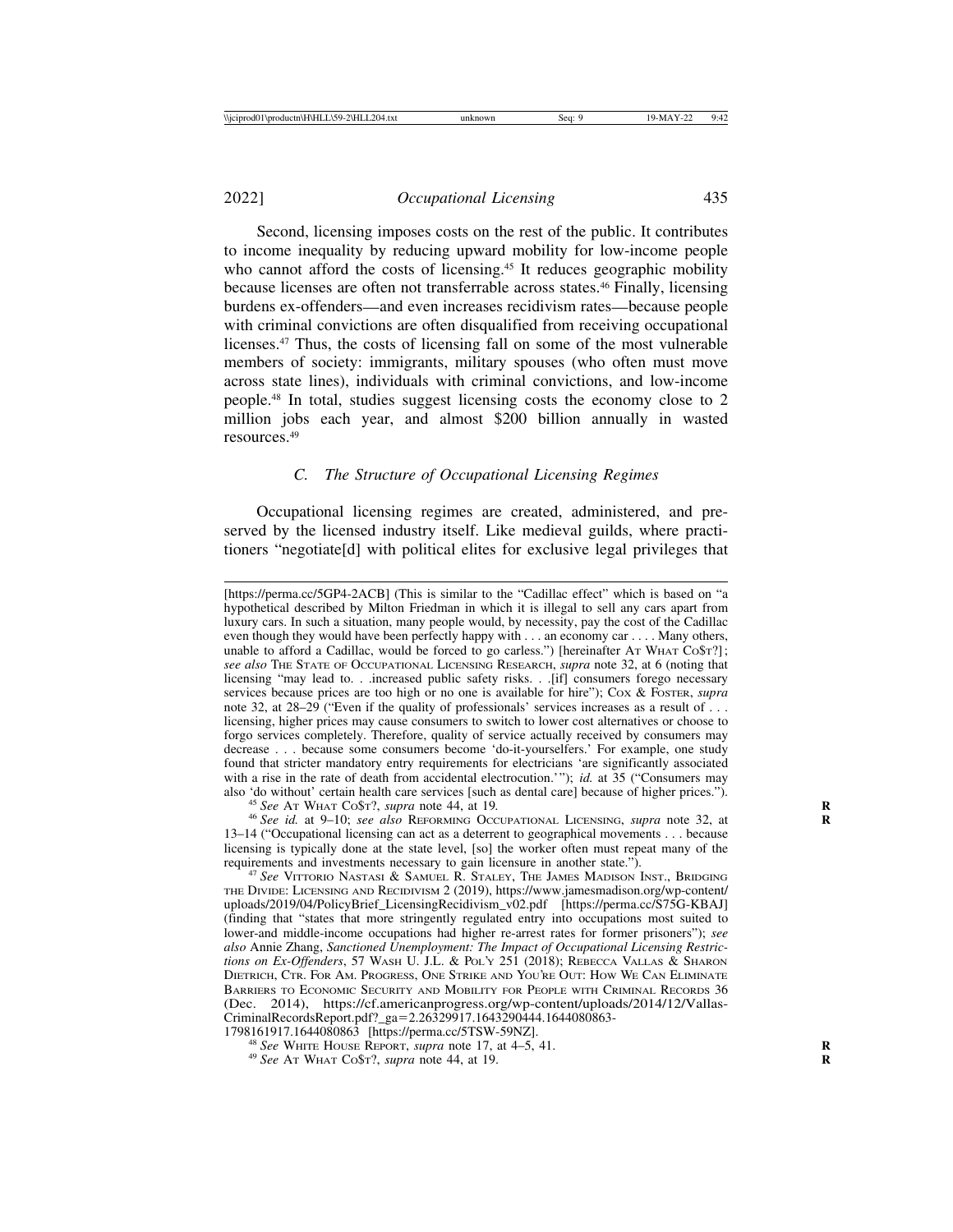allowed them to reap monopoly rents,"50 licensing regimes are created and maintained by the licensed profession in response to competitive pressures.

The Progressive Era introduced the modern reincarnation of guilds: "friendly" licensing regimes.<sup>51</sup> In friendly licensing regimes, licensing statutes are sought by the industry, "drafted" by the industry, and administered by licensing boards composed of industry members.52 For example, licensing for barbers and horseshoers was enacted at the turn of the twentieth century through the efforts of barbers' and horseshoers' unions who wanted to "eliminate 'cutthroat' competition."53 The barbers' union in particular was trying to eliminate the competition produced by the "'quickie' barber school."54 These eight-week courses churned out new barbers who, the union argued, "were 'unable to tell the difference between a filthy disease and a pimple."" 55

True to historical form, most occupational licensing laws today are enacted "at the behest of professional associations, not consumer advocacy or public interest groups."56 Licensing is rarely imposed on an unwilling industry.57 Indeed, "professions' degree of political influence is one of the most important factors in determining whether States regulate an occupation."58 For example, the American Society of Interior Designers (ASID) has for decades pushed state lawmakers to regulate the interior design industry.59 ASID has drafted proposed legislation, lobbied state legislatures, and testified at committee hearings.<sup>60</sup> Its efforts have been instrumental in obtaining licensing laws in multiple states.<sup>61</sup>

Once an industry has succeeded in obtaining licensure, it retains control of the licensing regime through the state licensing board, which administers the statute. Licensing statutes generally require licensing boards to be com-

<sup>50</sup> Sheilagh Ogilvie, *The Economics of Guilds*, 28 J. ECON. PERSPS. 169, 170 (2014); *see also* GUILD-RIDDEN LABOR MARKETS, *supra* note 13, at 4 ("These guilds offered an effective **R** mechanism where guild members and politicians could collaborate in capturing a larger slice of the economic rents and redistributing it to themselves at the expense of the rest of the economy.").<br><sup>51</sup> See Friedman, *supra* note 26, at 497.<br><sup>52</sup> See id. at 496–97.<br><sup>53</sup> See id. at 498–99.<br><sup>54</sup> Id. at 499.<br><sup>54</sup> Id. similarly, embalmers urged the creation of funeral director licensing statutes in an

attempt to "professionaliz[e]" the industry and "protect an area of exclusive business competence"—i.e., to stymie competition from adjacent industries whose members also performed embalming services, such as doctors, clergymen, and undertakers.  $Id$ . at 501.

<sup>&</sup>lt;sup>56</sup> See REFORMING OCCUPATIONAL LICENSING, *supra* note 32, at 7–8.<br><sup>57</sup> Id.; see also Walter Gellhorn, *The Abuse of Occupational Licensing*, 44 U. CHI. L. REV.<br>6, 11 (1976).

<sup>&</sup>lt;sup>58</sup> WHITE HOUSE REPORT, *supra* note 17, at 22.<br><sup>59</sup> DICK M. CARPENTER II, INST. FOR JUST., DESIGNING CARTELS 9 (2007).<br><sup>60</sup> Id. at 10.<br><sup>61</sup> Id. at 9; *see also* Stages of Occupational Regulation, *supra* note 28, at 215 cussing massage therapist licensing efforts).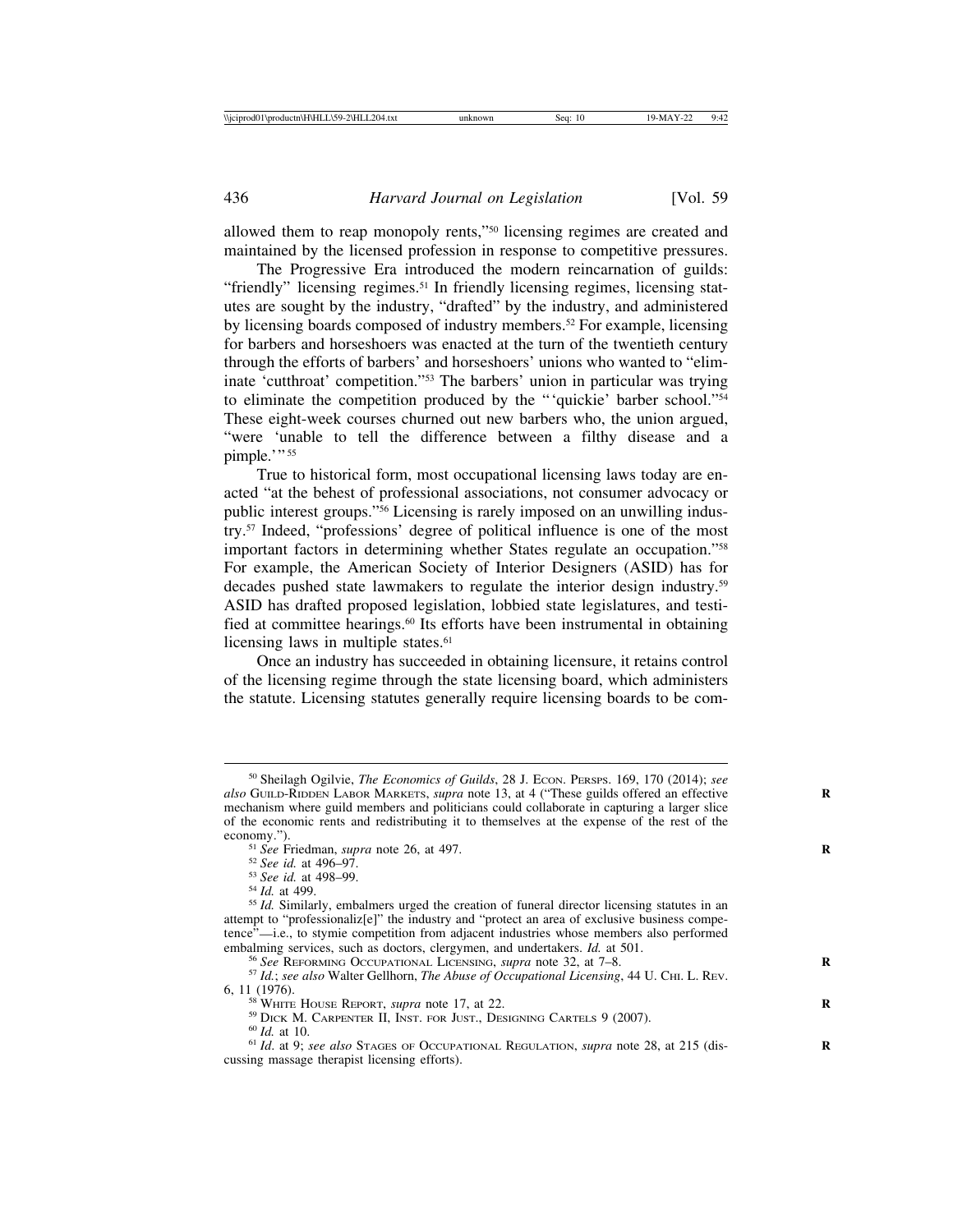posed mainly of active members of the licensed profession. $62$  For example, the cosmetology licensing statute at issue in *Niang v. Carroll* created an eleven-member board, nine members of which were required to be licensed cosmetologists, barbers, or owners of an accredited or licensed cosmetology school.<sup>63</sup> Of these nine, eight were also required to have been actively practicing for at least five years prior to their appointment.<sup>64</sup>

Moreover, licensing boards enjoy broad authority to administer licensing statutes. Boards often have the authority to establish requirements for licensure, administer licensing exams, accredit approved vocational schools, sanction practitioners who violate professional standards, prosecute unlicensed practitioners for unauthorized practice, set standards for the recognition of out-of-state licenses, and decide whether to enter into reciprocity agreements with their counterparts in other states.<sup>65</sup>

The licensing board structure thus creates a "regime of self-regulation."66 Professional self-regulation may seem reasonable because industry members have the knowledge to establish professional standards.<sup>67</sup> However, industry domination of licensing boards presents a clear conflict of interest.68 Boards composed of existing practitioners are more likely to act to "insulate incumbents rather than to ensure public welfare."69 As explained earlier,

<sup>63</sup> Mo. Ann. Stat. § 329.015 (West 2021).<br><sup>64</sup> *Id.* 65 *See* Assessing State Policies and Practices, *supra* note 15, at 46, 49; *see also, e.g.*, Fla. Stat. Ann. § 475.180 (West) ("[T]he commission in its discretion may enter into written agreements with similar licensing authorities of other states, territories, or jurisdictions of the United States or foreign national jurisdictions . . . . Whenever the commission determines that another jurisdiction does not offer nonresident licensure to Florida licensees substantially comparable to those afforded to licensees of that jurisdiction by this section, the commission shall require licensees of that jurisdiction who apply for nonresident licensure to meet education, experience, and examination requirements substantially comparable to those required by that jurisdiction with respect to Florida licensees.").

<sup>66</sup> See Edlin & Shaw, *supra* note 62, at 1103–04; *see also* Rebecca Haw Allensworth, *Foxes at the Henhouse: Occupational Licensing Boards Up Close*, 105 CAL. L. REV. 1567, 1574–76 (2017) (noting that professional dominance on licensing boards is even more pronounced than statutes suggest, since non-professional seats are more likely to be vacant, and sometimes non-professional seats are nonvoting).<br><sup>67</sup> Cox & Foster, *supra* note 32, at 36.<br><sup>68</sup> *Id.* The existence of "grandfather clauses" exempting existing practitioners from new

entry regulations suggests regulators may be motivated by interests other than consumer protection. *Id.* at 37; REFORMING OCCUPATIONAL LICENSING, *supra* note 32, at 8; Edlin & Shaw, *supra* note 62, at 1104; Roger V. Abbott, *Is Economic Protectionism a Legitimate Governmental Interest Under Rational Basis Review?*, 62 CATH. U. L. REV. 475, 499 (2013). <sup>69</sup> *See* Edlin & Shaw, *supra* note 62, at 1104; *see also* Jarod M. Bona, *The Antitrust Impli-*

*cations of Licensed Occupations Choosing Their Own Exclusive Jurisdiction*, 5 U. ST. THOMAS

<sup>62</sup> Morris M. Kleiner, *Occupational Licensing*, 14 J. ECON. PERSPS. 189, 191 (2000); Aaron Edlin & Rebecca Shaw, *Cartels by Another Name: Should Licensed Occupations Face Antitrust Scrutiny?*, 162 U. PENN. L. REV. 1093, 1103–04, 1157–64 (2014) (summarizing their findings that on 90% of licensing boards in Florida and Tennessee, active license-holders constitute a majority of the board); *see also* North Carolina Bd. of Dental Exam'rs v. FTC, 574 U.S. 494 (2015) (holding a state regulatory board mostly composed of market participants is a "private actor" under federal antitrust laws and cannot claim immunity unless subject to active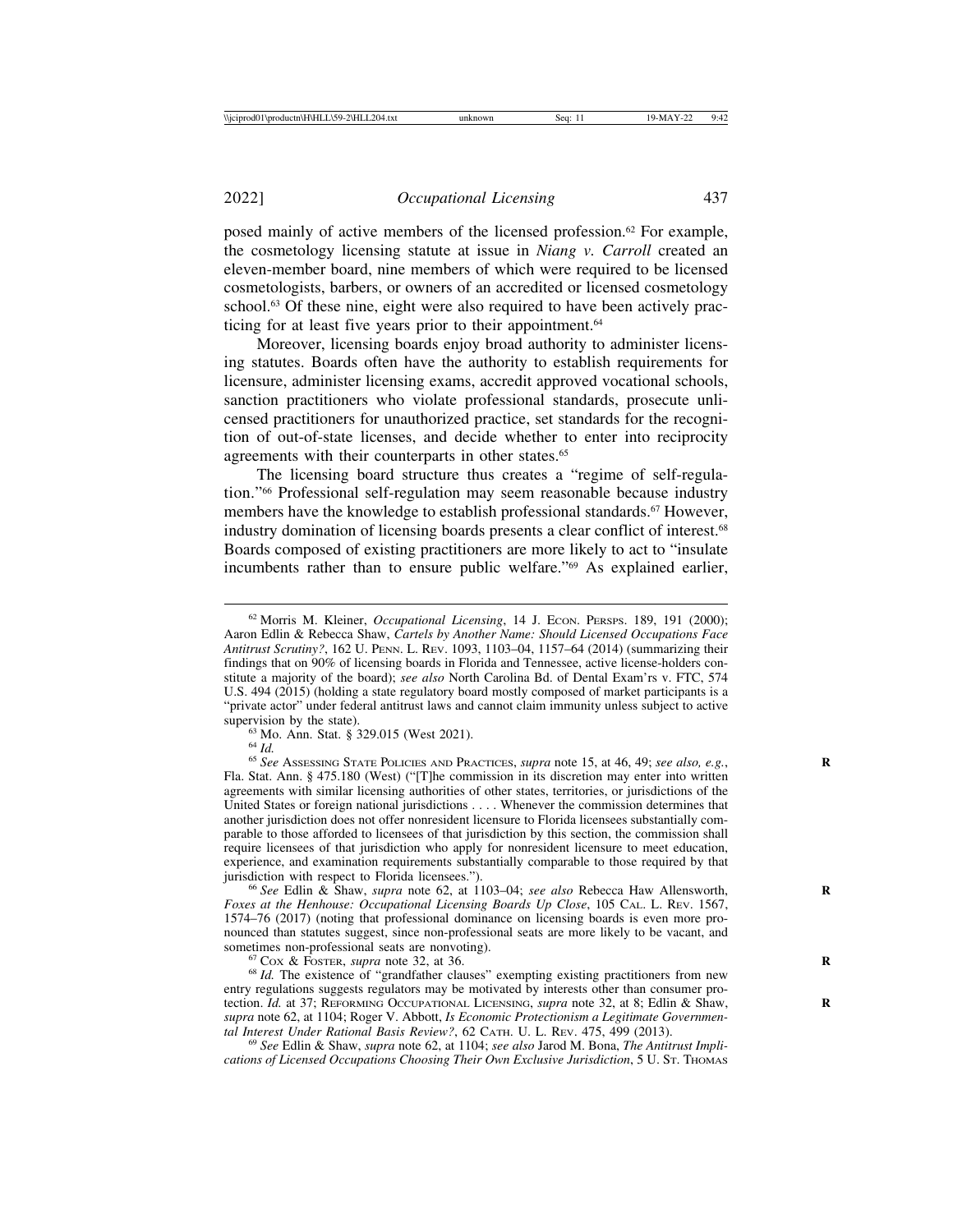these two aims are quite often mutually exclusive: unnecessarily high entry barriers benefit incumbents by raising wages but impose costs on the public in the form of higher prices, loss of economic mobility, and reduced access to services. And because these entry barriers have no effect on service quality, they provide no benefit to consumers—nominally the purpose of the statute.<sup>70</sup> At best, they simply transfer value from the public to existing practitioners; more likely, they destroy social value by raising barriers to entry and thereby artificially raising prices.71

An analysis of how licensing boards actually administer statutes suggests that licensing boards indeed act to shield incumbents rather than to protect consumers. First, licensing boards manipulate entry restrictions in response to market conditions.72 For example, boards raise minimum pass rates on licensing exams or limit the number of openings at vocational schools in order to restrict new entrants.<sup>73</sup> If licensing requirements were established solely with reference to consumer protection, they should be unaffected by market conditions. Second, licensing boards determine which occupations are included within the statutory definition of the regulated occupation.74 Boards can thus define—and extend—the scope of their own regulatory sphere. Dentistry boards assert that teeth whitening is a form of dentistry that can only be provided by a licensed dentist,<sup>75</sup> veterinary boards

<sup>72</sup> STAGES OF OCCUPATIONAL REGULATION, *supra* note 28, at 5; CARPENTER II, ET AL., *supra* note 23, at 31.

J. L. & PUB. POL'Y 28, 45 (2011) (noting that individuals have strong incentives "to expand the reach of their occupation to the detriment of both consumers and other occupations").

<sup>&</sup>lt;sup>70</sup> *See supra* Section II.A. *T*<sup>1</sup> The monopolistic nature of the licensed industry destroys social value because as prices rise (inflated by the barriers to entry) quantity supplied falls and the deadweight loss grows. *See* Morris M. Kleiner, *Our Guild-Ridden Labor Market*, CATO INST.: CATO ONLINE F. (Nov. 18, 2014), https://www.cato.org/cato-online-forum/our-guild-ridden-labor-market [https:// perma.cc/7L4J-G9UW]. Kleiner & Vorotnikov have estimated this deadweight loss to be over \$6 billion per year. *See* AT WHAT CO\$T?, supra note 44, at 7. They further note that the **R** economic costs of licensing are much broader than just deadweight loss. They estimate that the cost to consumers of misallocated or wasted resources due to licensure—such as "inappropriate allocation of the human capital of people who cannot, because of licensing, work in the occupation for which they are best suited, the resources wasted fulfilling licensing requirements that do not raise quality, the resources lost to rent-seeking when occupational practitioners and their industry associations push for licensure, the resources wasted providing services of unnecessarily high quality," and the costs of "featherbedding"—is around \$200 billion per year.  $Id$ . at 12–13.

<sup>&</sup>lt;sup>73</sup> STAGES OF OCCUPATIONAL REGULATION, *supra* note 28, at 5.<br><sup>74</sup> CARPENTER II, ET AL., *supra* note 23, at 30–31.<br><sup>75</sup> See, e.g., Jordan Matyas, *Teeth Whitening and the Law: The Battle Over an \$11 Billion Industry*, 1818 (Sept. 4, 2019), https://www.1818advocacy.com/teeth-whitening-and-the-lawthe-battle-over-an-11-billion-industry/ [https://perma.cc/KUZ6-C2QS] ("By one estimate, members of the American Academy of Cosmetic Dentistry bring in an average of \$25,000 annually from teeth whitening alone. Part of this revenue stems from the fact that dentists typically charge two to six times more for teeth whitening services than salons or kiosks. With so much potential revenue at stake, it is no wonder that dentists and dental boards have been lobbying hard to shut down freestanding teeth whitening businesses. Since the early 2000s, 14 states have changed their laws and imposed outright bans on anyone but licensed dentists, hygienists, and dental assistants performing teeth-whitening procedures.").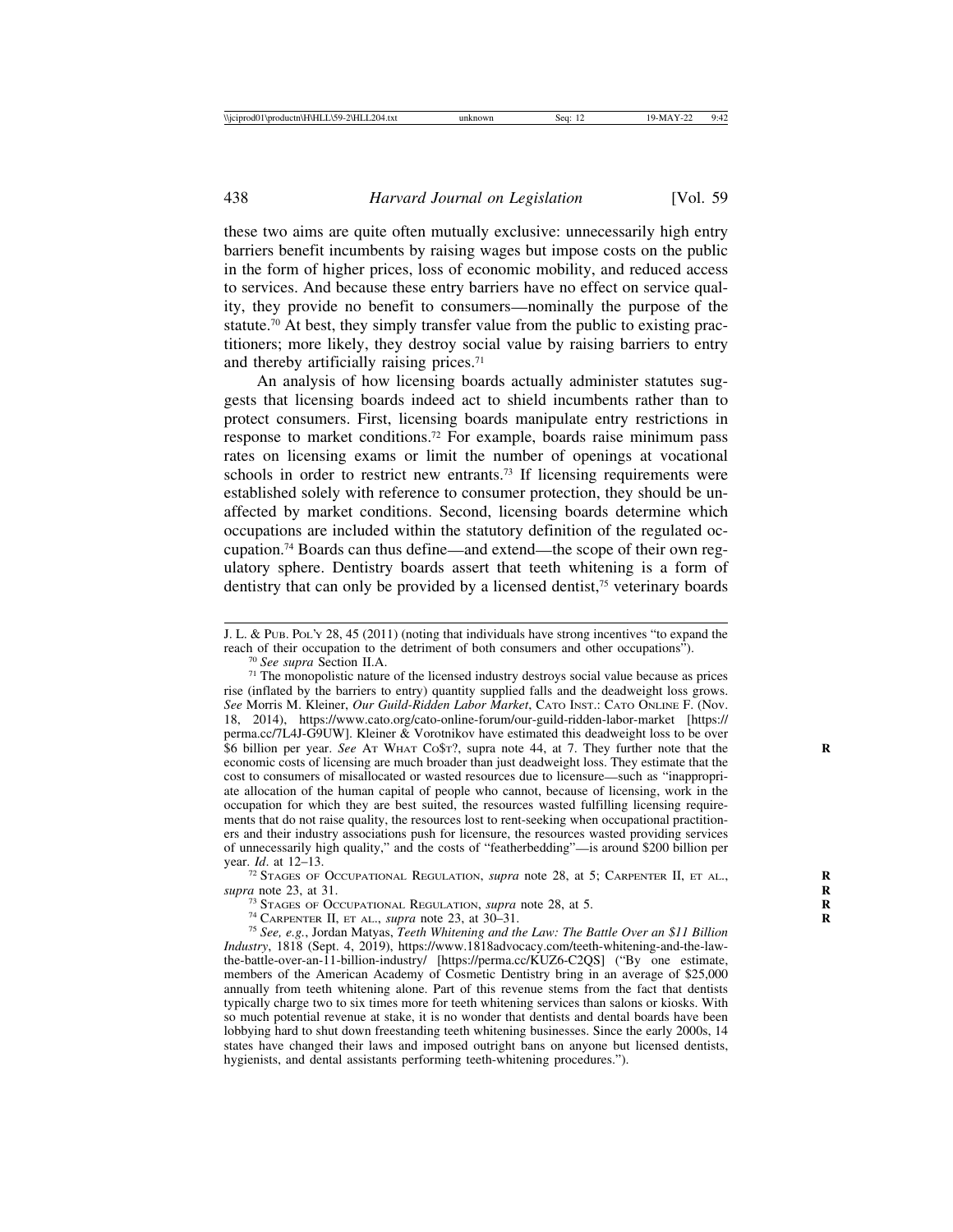decide that animal massage therapy can only be provided by licensed veterinarians,<sup>76</sup> cosmetology boards determine that an eyebrow threader is an esthetician under the board's purview, $\frac{7}{7}$  and so forth. Some have dubbed this phenomenon "license creep."78

Of course, given how valuable licensing is to industry members, licensing reform is vigorously opposed by professional associations. Proposals for deregulation—such as delicensing occupations or even just reducing licensing requirements—are met with stubborn opposition from industry members.79 Indeed, the political power wielded by professional associations and the structure of occupational licensing statutes suggests that occupational licensing exhibits all the symptoms of regulatory capture. Public Choice theorists have in fact argued that this capture makes legislative reform very difficult, if not impossible.80 This has led some to believe that the path for reform wends through the courthouse.

## III. LEGAL CHALLENGES TO OCCUPATIONAL LICENSING LAWS

From the beginning, licensing laws were challenged in the courts—both state and federal. In federal courts, challengers mainly argue that licensing statutes that restrict a person from pursuing an otherwise lawful occupation violate the Due Process Clause of the U.S. Constitution.<sup>81</sup> In state courts,

<sup>76</sup> *See, e.g.*, Patricia Cohen, *Moving to Arizona Soon? You Might Need a License*, N.Y. TIMES (June 17, 2016), https://www.nytimes.com/2016/06/18/business/economy/job-li-

<sup>&</sup>lt;sup>77</sup> See, e.g., Patel v. Tex. Dep't Regul., 469 S.W.3d 69, 73 (2015).<br><sup>78</sup> CARPENTER II, ET AL., *supra* note 23, at 30.<br><sup>79</sup> See, e.g., Robert J. Thornton & Edward J. Timmons, *The Delicensing of Occupations in* 

*the United States*, MONTHLY LAB. REV. (2015); *see also*, Danny Heitman, *Do You Have a License for That Bouquet?*, WALL ST. J. (Aug. 24, 2018), https://www.wsj.com/articles/doyou-have-a-license-for-that-bouquet-1535147773 [https://perma.cc/BRC7-SBBV] (describing the Louisiana legislature's rejection of a proposed repeal of florist licensure requirements under pressure from the state's powerful florists lobby); Andy Chow, *Cosmetology Schools, Salons Square Off Over Battle Battle to Change Licensing Standards*, WKSU (March 16, 2018), https://www.wksu.org/government-politics/2018-03-16/cosmetology-schools-salons-squareoff-over-battle-battle-to-change-licensing-standards [https://perma.cc/BW4Z-H63P] (describing Ohio cosmetologists' opposition to a bill lowering educational requirements for cosmetologists); Lydia DePillis, *In Taking on Cosmetologists* – *and Other Licensed Professions* – *the White House May Have Picked a Fight It Can't Win*, WASH. POST (Nov. 9, 2015), https:// www.washingtonpost.com/news/wonk/wp/2015/11/09/in-taking-on-cosmetologists-and-otherlicensed-professions-the-white-house-may-have-picked-a-fight-it-cant-win/ [https://perma.cc/ 5HFY-U6MD] (discussing the cosmetology industry's resistance to occupational licensing

deregulation).<br><sup>80</sup> *See generally* Paul J. Larkin, Jr., *Public Choice Theory & Occupational Licensing*, 39<br>HARV. J.L. & PUB. POL'Y 209, 243 (2016).

 $81$  Challenges are often also brought under the Equal Protection Clause. Interestingly, the first law to be struck down under the Equal Protection Clause involved an occupational licensing ordinance that discriminated against Chinese-owned laundries. *See* Yick Wo v. Hopkins, 118 U.S. 356, 374 (1886). In *Yick Wo v. Hopkins*, the Court struck down a San Francisco ordinance requiring all laundries to receive a permit because the city had used the standardless permit system to deny permits to Chinese-owned laundries. *Id*. As economic regulations, most occupational licensing laws are subject to rational basis review under the Equal Protection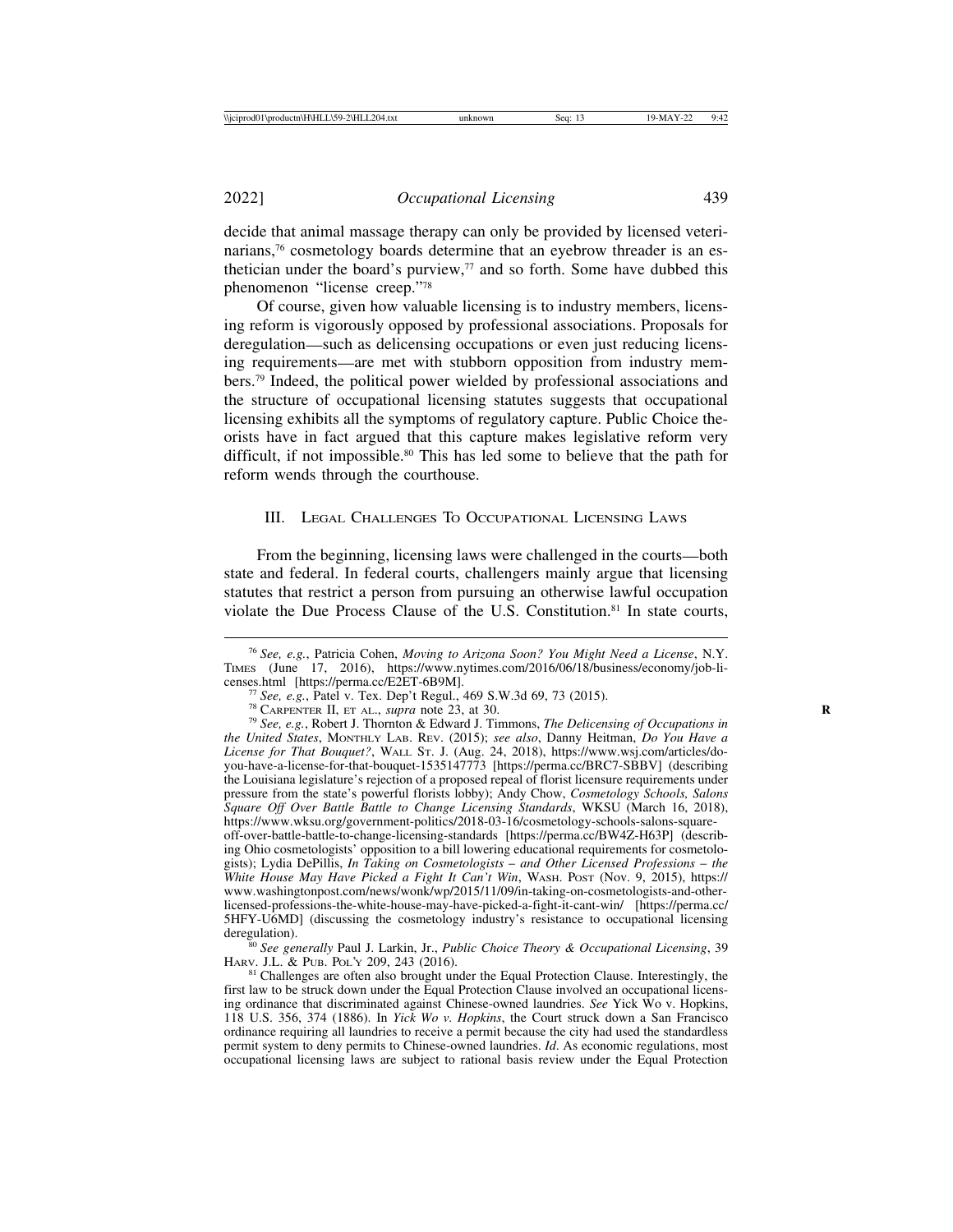plaintiffs argue that licensing statutes violate state constitutional provisions that are similar to or identical to the federal Due Process Clause.

#### *A. Federal Constitutional Challenges*

#### *1. The* Lochner *Court and Occupational Licensing*

The modern rise in occupational licensing at the turn of the twentieth century coincided with the *Lochner* era, a period characterized by a judicial willingness to overturn state economic regulations.<sup>82</sup> During this era, the Court used the Constitution's Due Process Clause to protect freedom of contract and economic liberty from interference by state regulation.83

Some of the new licensing laws were challenged in the *Lochner* court.<sup>84</sup> In fact, the era's eponymous case, *Lochner v. New York,* discussed several horseshoeing licensing laws recently held invalid by state courts and noted that "interference on the part of the legislatures of the several states with the ordinary trades and occupations of the people seems to be on the increase."85 The *Lochner* court took a balanced approach to its review of licensing laws: it struck down laws which did not clearly further the public interest but upheld those it deemed to protect public health, safety, or morals.<sup>86</sup>

Thus, in a series of cases during the period, the Court upheld licensing requirements for physicians, $87$  dentists, $88$  and real estate brokers, $89$  and also upheld a law disqualifying convicted felons from practicing medicine.<sup>90</sup> In

<sup>83</sup> See, e.g., Lochner v. New York, 198 U.S. 45, 53 (1905) ("The general right to make a contract in relation to his business is part of the liberty of the individual protected by the 14th Amendment of the Federal Constitution."); Allgeyer v. Louisiana, 165 U.S. 578, 589 (1897) (finding the 14th Amendment "embrace[s] the right of the citizen to . . . earn his livelihood by any lawful calling; to pursue any livelihood or avocation; and for that purpose to enter into all contracts which may be proper, necessary, and essential  $\dots$ .").

<sup>84</sup> See Friedman, *supra* note 26, at 511.<br><sup>85</sup> Lochner, 198 U.S. at 63.<br><sup>86</sup> This is not unique to the occupational licensing context. Despite its reputation, the *Lochner* court actually upheld many more regulatory initiatives than it struck down. *See* Larkin, *supra* note 80, at 254 ("Lochner was hardly the legislative kryptonite it has been made out to be. The Supreme Court of that era upheld more laws than it struck down.").

<sup>87</sup> See Dent v. West Virginia, 129 U.S. 114, 129 (1889); *see also* Reetz v. Michigan, 188 U.S. 505, 510 (1903) (upholding the creation of a state board of registration for physicians).

<sup>88</sup> See Graves v. Minnesota, 272 U.S. 425, 429 (1926); *see also* Semler v. Or. State Bd. of Dental Exam'rs, 294 U.S. 608, 611 (1935) (upholding advertising restrictions on dentists).

<sup>89</sup> Bratton v. Chandler, 260 U.S. 110, 114–15 (1922).<br><sup>90</sup> See Hawker v. New York, 170 U.S. 189, 200 (1898). The Court also upheld an Interstate Commerce Clause challenge to a state law requiring a color-blindness and vision exam for in-state railroad employees. *See* Nashville, Chattanooga & St. Louis Ry. Co. v. Alabama, 128 U.S. 96, 99 (1888) (emphasizing that "it is a matter of the greatest importance to safe

Clause. This rational basis standard is functionally identical to that under the Due Process Clause. *See* FCC v. Beach Commc'ns, Inc., 508 U.S. 307, 307 (1993); Heller v. Doe, 509 U.S. 312, 320 (1993). Indeed, many occupational licensing challenges are brought under both clauses, and both claims are often reviewed simultaneously. *See, e.g.*, Powers v. Harris, 379

F.3d 1208, 1215 (10th Cir. 2004).<br><sup>82</sup> *See* Howard Gilman, The Constitution Besieged: The Rise and Demise of Loch-<br>Ner Era Police Powers Jurisprudence 72–73 (1993).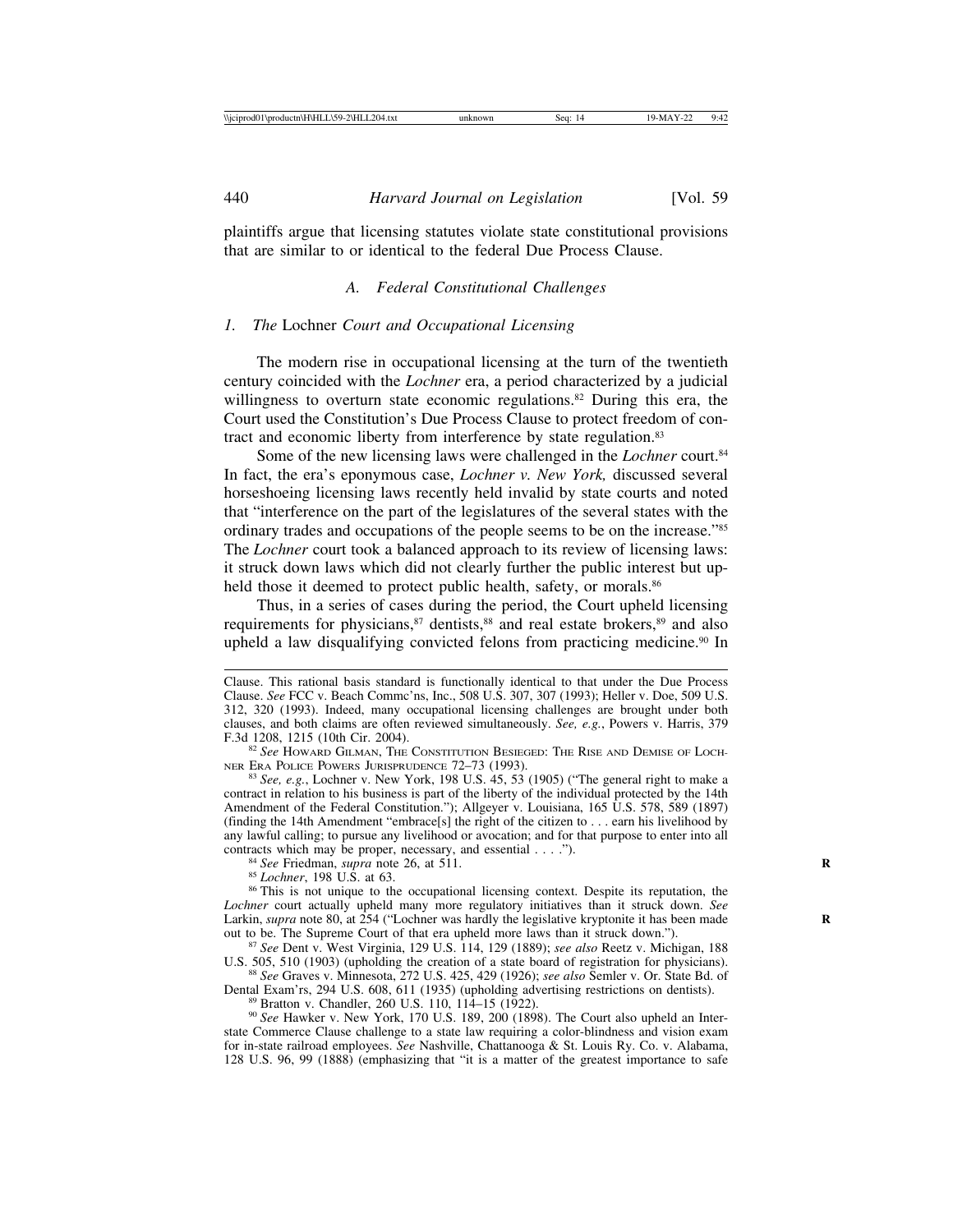upholding the physician licensing law, the Court noted that "[t]he power of the State to provide for the general welfare of its people authorizes it to prescribe all such regulations as in its judgment will secure or tend to secure them against the consequences of ignorance and incapacity, as well as of deception and fraud."91

Still, the Court invalidated occupational regulations that lacked a "real and substantial relation" to the demands of the profession as they related to public welfare.92 Thus, it invalidated a law requiring all freight conductors to have two years of brakeman experience,<sup>93</sup> and a law requiring all stockholders of a pharmacy corporation to be licensed pharmacists.<sup>94</sup> With the closing of the *Lochner* era, however, the Court retreated from even this limited oversight role—an approach that extends to this day.<sup>95</sup>

## *2. Rational Basis Review and Occupational Licensing*

After the *Lochner* era, the Court developed the exceedingly deferential rational basis standard to review due process and equal protection challenges to economic regulations. Under the rational basis standard, economic regulations carry an almost insuperable presumption of constitutionality, with the burden on the party challenging the law "to negative every conceivable basis which might support it."<sup>96</sup> A court is required to uphold the law if it can conceive of any rationale for the law, and the connection between the law and its asserted purpose need not be supported by any empirical evidence.<sup>97</sup>

<sup>91</sup> *Dent*, 129 U.S. at 122. *Persons in Persons seeking employment on railroads in persons K. Liggett Co. v. Baldridge, 278 U.S. 105, 111 (1928), <i>overruled by* N.D. State Bd. of Pharmacy v. Snyder's Drug Stores, Inc., 4

<sup>93</sup> See Smith v. Texas, 233 U.S. 630, 642 (1914); *see also id*. at 638 ("[I]n the exercise of the police power, the state may prescribe tests and require a license from those who wish to engage in . . . a private calling affecting the public safety. The liberty of contract is, of course, not unlimited; but there is no reason or authority for the proposition that conditions may be imposed by statute which will admit some who are competent and arbitrarily exclude others who are equally competent . . . . None of the cases sustains the proposition that, under the power to secure the public safety, a privileged class can be created and be then given a monop-<br>oly of the right to work in a special or favored position.").

<sup>94</sup> See Baldridge, 278 U.S. at 111.<br><sup>95</sup> *Lochner* was not merely abandoned—it was anathematized. It occupies a recognized place in the anticanon of constitutional law. *See* Jamal Green, *The Anticanon*, 125 HARV. L. REV. 379, 380 (2011). As one scholar noted, "*Lochner* . . . is still shorthand in constitutional law for the worst sins of subjective judicial activism." Aviam Soifer, *The Paradox of Paternalism and Laissez-Faire Constitutionalism: United States Supreme Court, 1888*–*1921*, 5 L. & HIST. REV. 249, 250 (1987). Even as scholars continue to debate the meaning of *Lochner*, judges deliver their opinions in its long shadow. *See, e.g.*, Patel v. Tex. Dep't of Licensing & Regul., 469 S.W.3d 69, 94 n.11 (Tex. 2015) ("The *Lochner* bogeyman is a mirage but a ready broadside aimed at those who apply rational basis rationally."); Nat'l Fed'n of Indep. Bus. v. Sebelius, 567 U.S. 519, 623 (2012) (Ginsburg, J., concurring in part) ("THE CHIEF JUS-TICE's Commerce Clause opinion, and even more so the joint dissenters' reasoning . . . bear a

disquieting resemblance to those long-overruled decisions.").<br><sup>96</sup> *See* FCC v. Beach Commc'ns, Inc., 508 U.S. 307, 315 (1993).<br><sup>97</sup> *Id.* 

railroad transportation of persons and property that strict examination be made as to the exis-<br>tence of [colorblindness] in persons seeking employment on railroads").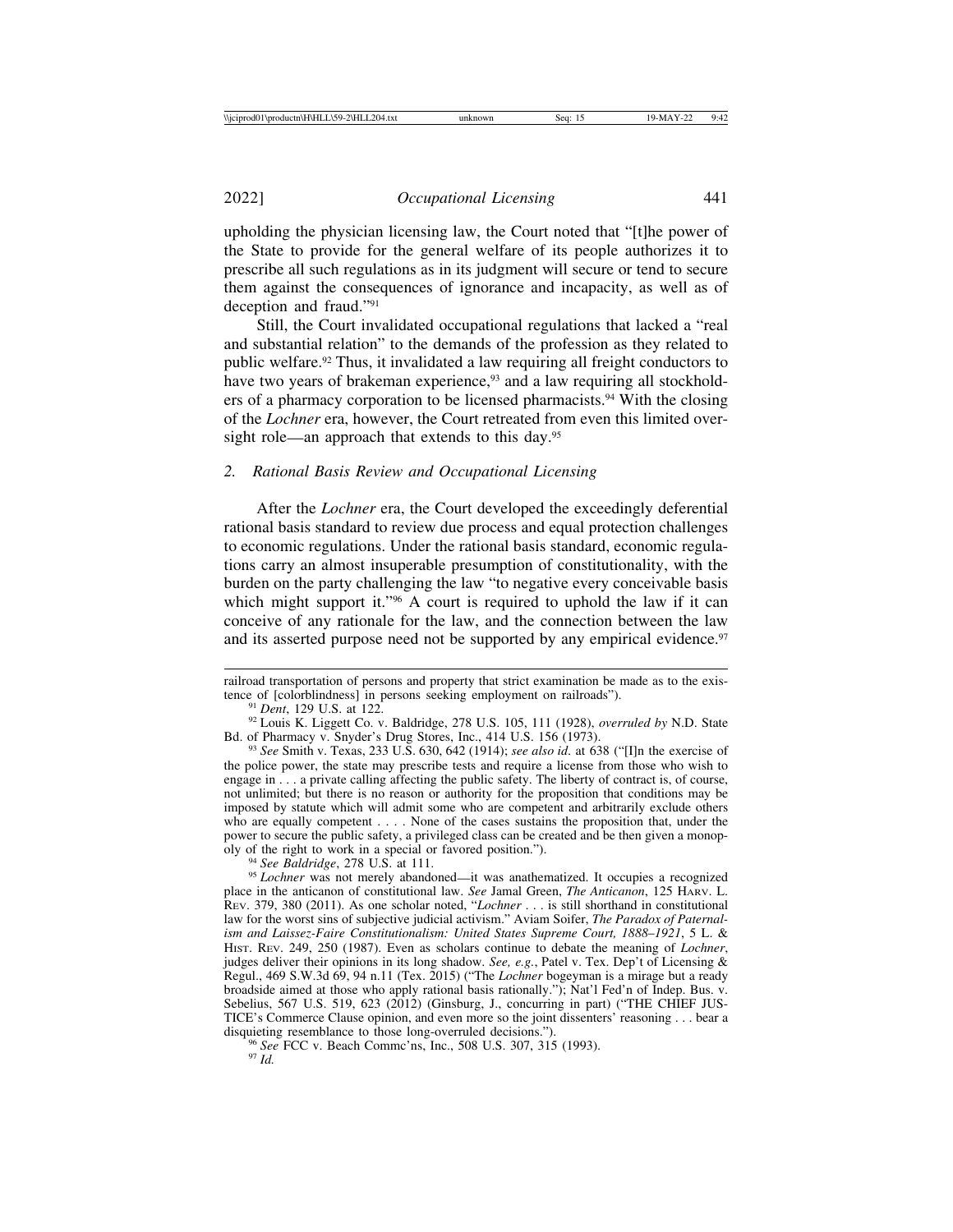Thus, in *Kotch v. Board of River Port Pilot Commissioners*, 98 the Court upheld an apprenticeship requirement for river pilots that effectively closed the river piloting occupation to everyone other than relatives and friends of existing river pilots.<sup>99</sup> The Court deferred to the legislature's judgment, stating, "[w]e can only assume that the Louisiana legislature weighed the obvious possibility of evil against whatever useful function a closely knit pilotage system may serve."100 In *Williamson v. Lee Optical*, 101 the Court upheld an Oklahoma statute forbidding opticians to fit or replace glasses lenses, or to provide new frames for existing prescription lenses, without a prescription from an ophthalmologist or optometrist.102 Even if the law was not "in every respect logically consistent with its aims," the Court held, it was constitutional as long as "there was an evil at hand for correction," and "it might be thought that the particular legislative measure was a rational way to correct it."<sup>103</sup>

In *Ferguson v. Skrupa*,<sup>104</sup> the Court upheld another licensing law prohibiting the business of debt adjusting by non-lawyers.105 In a particularly broad holding, in which the Court barely discussed the rationale of the state law, the Court emphasized that it would no longer use the "vague contours" of the Due Process Clause to strike down laws it thought unwise.106 Instead, the Court maintained, "a state Legislature can do whatever it sees fit to do unless it is restrained by some express [constitutional] prohibition."107

*Ferguson*'s expansive recognition of a state's police power and *Williamson*'s insubstantial rational basis standard came together in a seminal case involving yet another occupational licensing law. *City of New Orleans v. Dukes*108 involved an equal protection challenge to a law prohibiting food pushcart vendors from hawking their wares in the French Quarter of New Orleans.109 The Court upheld the law, finding it to be a valid economic regulation that attempted to preserve "the distinctive character and charm" of the Quarter.110 As long as the law was not "wholly arbitrary," it was not unconstitutional.<sup>111</sup>

J., dissenting)). The Court also found that allowing only lawyers to engage in debt adjusting did not violate the Equal Protection Clause. *Id.* at 732–33.<br><sup>108</sup> *Id.* at 298.<br><sup>110</sup> *Id.* at 305. <sup>111</sup> *Id.* at 304–05.

<sup>&</sup>lt;sup>98</sup> 330 U.S. 552 (1947).<br><sup>99</sup> *Id.* at 563–64.<br><sup>109</sup> *Id.* at 563.<br><sup>101</sup> 348 U.S. 483 (1955).<br><sup>103</sup> *Id.* at 484–87.<br><sup>103</sup> *Id.* at 487–88.<br><sup>104</sup> 372 U.S. 726 (1963).<br><sup>105</sup> *Id.* at 732–33.<br><sup>106</sup> *Id.* at 731 (quoting Ad dissenting)). <sup>107</sup> *Id.* at 729 (quoting Tyson & Brother v. Banton, 273 U.S. 418, 445–46 (1927) (Holmes,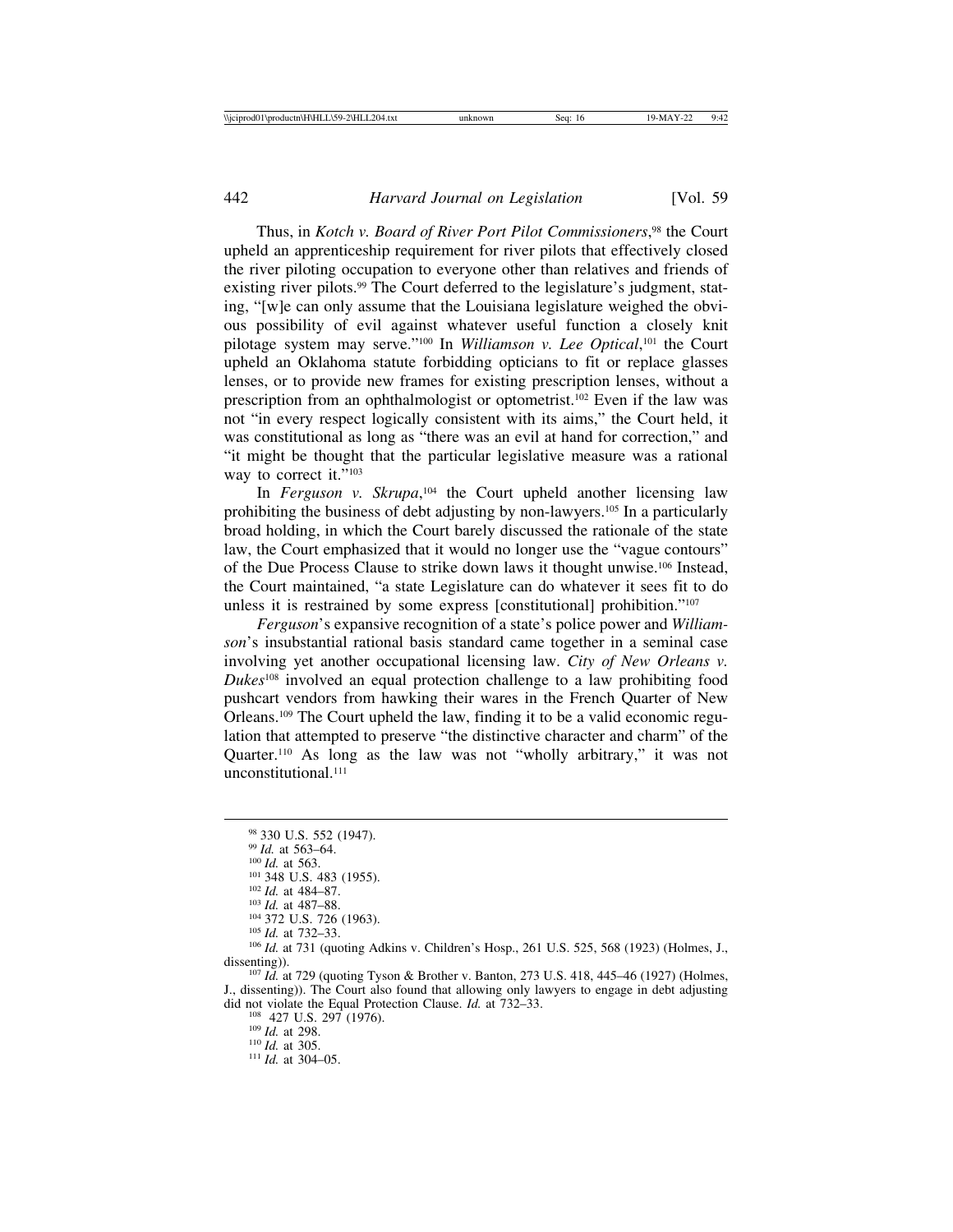2022] *Occupational Licensing* 443

*Dukes* was the last Supreme Court case involving occupational licensing laws, although occupational licensing has expanded drastically since *Dukes*. Later cases appear to have cemented the rational basis review's deferential posture with respect to economic regulations.112 However, a circuit split over whether economic protectionism is a legitimate state interest has given hope to some that the courts will start taking a more active oversight role in reviewing excessive licensing laws.

#### *3. Circuit Split: A Path Forward?*

Circuit courts have generally upheld occupational licensing laws against due process and equal protection challenges.113 However, the circuit courts have split on the question of whether economic protectionism is a legitimate state interest under rational basis review. In several of the "most important economic freedom cases decided after the New Deal," the Fifth, Sixth, and Ninth Circuits struck down occupational licensing laws after finding that the laws were motivated by economic protectionism, which they deemed to be a non-legitimate state interest.<sup>114</sup> The Second and Tenth Circuits disagreed, holding that economic favoritism is a legitimate state interest for the purposes of rational basis review.

In *Craigmiles v. Giles*, 115 the Sixth Circuit invalidated a Tennessee law that required casket sellers to obtain a funeral director's license.116 The law imposed a licensing requirement on anyone engaged in "funeral directing," and it defined "funeral directing" to include the sale of funeral merchandise.117 Licensure required "*either* one year of course work at an accredited mortuary school *and* then a one-year apprenticeship . . . *or* a two-year apprenticeship" and all candidates were required to pass the Tennessee Funeral Arts Examination.<sup>118</sup> The plaintiffs were casket retailers who challenged the application of the licensure requirement to the sale of caskets under the Due Process and Equal Protection Clauses.<sup>119</sup>

<sup>112</sup> *See, e.g.*, Nordlinger v. Hahn, 505 U.S. 1, 11 (1992). <sup>113</sup> *See, e.g.*, Niang v. Carroll, 879 F.3d 870, 874–75 (8th Cir. 2018) (upholding a licensing board determination that African-style hair braiding is a form of cosmetology or barbering); Sensational Smiles, LLC v. Mullen, 793 F.3d 281, 284 (2d Cir. 2015) (upholding a law that allowed only licensed dentists to provide teeth whitening services); Powers v. Harris, 379 F.3d 1208, 1225 (10th Cir. 2004) (upholding a funeral director licensing law as applied to casket retailers); Sutker v. Ill. State Dental Soc'y, 808 F.2d 632, 633–34 (7th Cir. 1986) (upholding a law that allowed only licensed dentists to fit dentures for patients against an Equal Protection Clause challenge); Guardian Plans, Inc. v. Teague, 870 F.2d 123, 126 (4th Cir. 1989) (upholding a requirement that funeral arrangers be licensed funeral professionals).

<sup>&</sup>lt;sup>114</sup> TIMOTHY B. SANDEFUR, THE RIGHT TO EARN A LIVING 149 (2010).<br><sup>115</sup> 312 F.3d 220 (6th Cir. 2002).<br><sup>116</sup> *Id.* at 222.<br><sup>117</sup> *Id.*<br><sup>118</sup> *Id.* The plaintiffs also challenged the law under the Fourteenth Amendment's Pri and Immunities Clause. However, the court found no need to "break new ground . . . to hold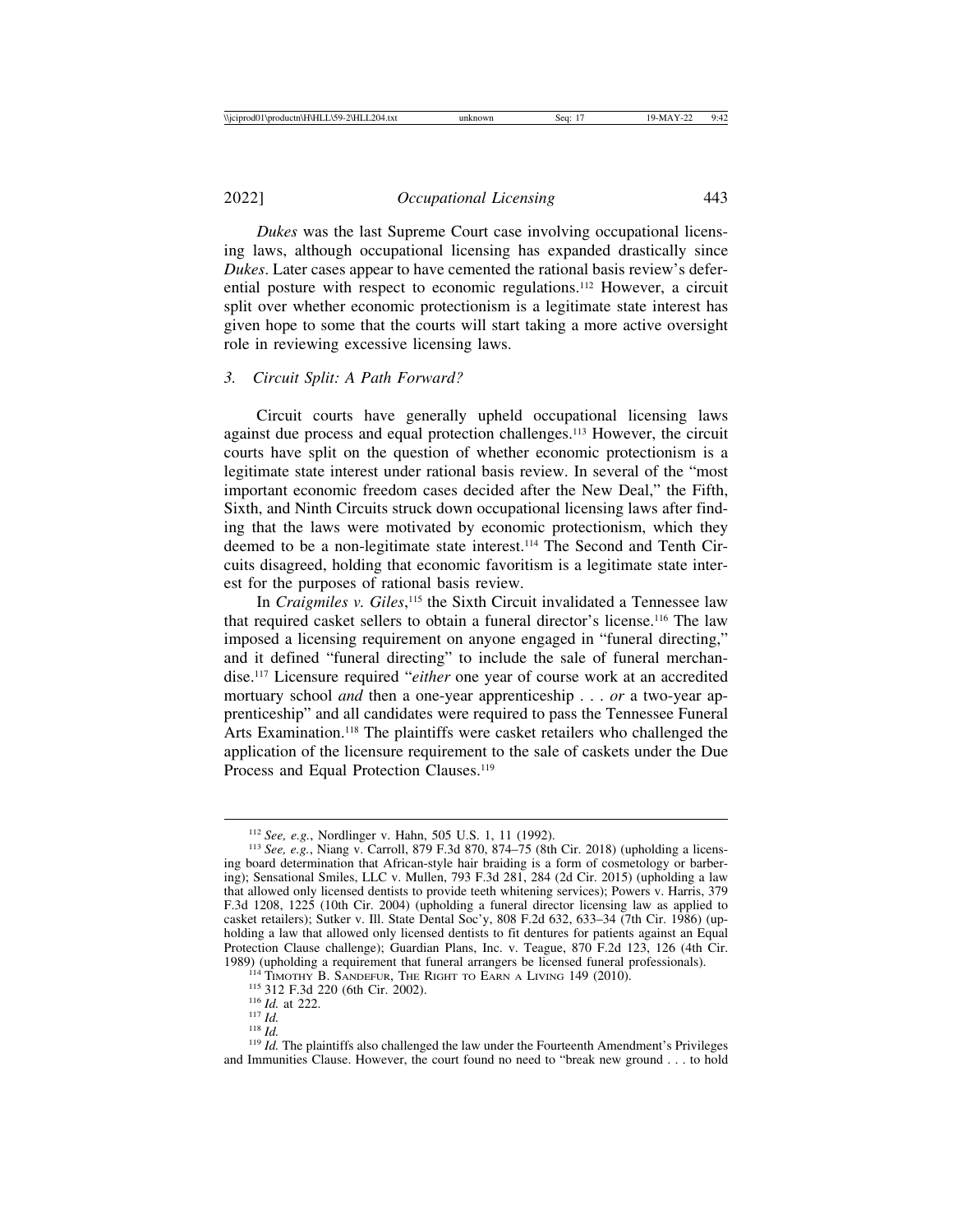The Sixth Circuit sided with the plaintiffs. It pointed out that the law was an obvious "attempt to prevent economic competition."<sup>120</sup> Such economic protectionism, it asserted, "is not a legitimate governmental purpose."121 The court held that this "naked attempt to raise a fortress protecting the monopoly rents that funeral directors extract from consumers" constituted a non-legitimate state interest, and was thus unconstitutional under rational basis review.122

The Ninth Circuit followed the Sixth Circuit's approach in *Merrifield v. Lockyer*, 123 striking down a licensing law for exterminators as irrational because it applied only to the extermination of pigeons, rats, and mice but not other vertebrates.124 The Fifth Circuit followed suit in *St. Joseph Abbey v. Castille*, 125 striking down another law restricting casket selling to licensed funeral directors.126

However, the Tenth Circuit in *Powers v. Harris*127 rejected the Sixth Circuit's reasoning in *Craigmiles* and upheld (yet another) law that limited casket selling to licensed funeral directors.128 The Tenth Circuit held that intrastate economic protectionism is a legitimate state interest and that a state has the power to favor one industry in its state at the expense of others.129 To hold otherwise, the court maintained, "would be nothing more than substituting our view of the public good or the general welfare for that chosen by the states."130

The Second Circuit agreed with *Powers* in 2015, in a case challenging a ruling by Connecticut's State Dental Commission that allowed only licensed dentists to use certain teeth whitening methods.131 The court expressly sided with the Tenth Circuit that economic protectionism is a legitimate state interest, concluding that "there are any number of constitutionally rational grounds for the Commission's rule, and . . . one of them is the favoring of licensed dentists at the expense of unlicensed teeth whiteners."<sup>132</sup>

- 
- 
- 
- 
- 
- 
- 

that the application of the [licensure requirement] to funeral merchandise retailers is unconstitutional under the Fourteenth Amendment."  $Id$  at 229. tutional under the Fourteenth Amendment." *Id.* at 229.<br>
<sup>120</sup> 312 F.3d 220, 225 (6th Cir. 2002).<br>
<sup>121</sup> *Id.* at 224.<br>
<sup>122</sup> *Id.* at 229.<br>
<sup>123</sup> 547 F.3d 978 (9th Cir. 2008).<br>
<sup>124</sup> *Id.* at 991.<br>
<sup>125</sup> 712 F.3d 215 (5t

of disfavored judicial review of economic regulations—might well fail the sort of rational basis scrutiny advocated by Sensational Smiles and its amicus." *Id.* at 287 (citing Rebecca L. Brown, *Constitutional Tragedies: The Dark Side of Judgment*, *in* CONSTITUTIONAL STUPIDI-TIES, CONSTITUTIONAL TRAGEDIES 139, 142 (William N. Eskridge, Jr. & Sanford Levinson eds., 1998) ("[S]ubsequent analysts . . . have demonstrated that the law at issue in *Lochner*, despite its guise as a health regulation, was probably a rent-seeking, competition-reducing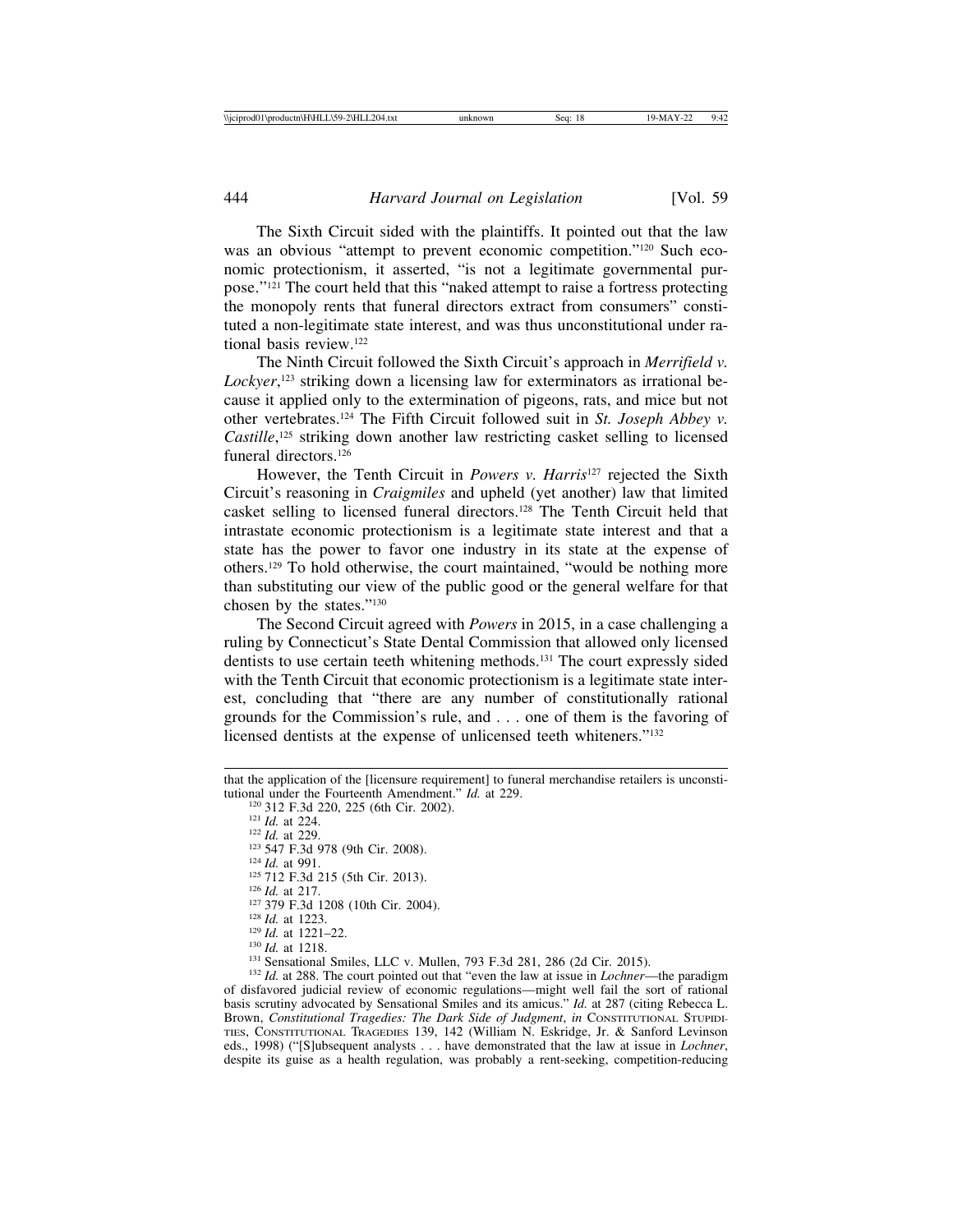This circuit split has raised hopes among some scholars that courts will start to exercise meaningful oversight over licensing laws. They argue that if the Supreme Court recognizes economic protectionism as a non-legitimate state interest, courts will then be able to use a more stringent rational basis standard to review licensing laws.<sup>133</sup>

However, even if the Supreme Court holds economic protectionism to be a non-legitimate state interest, the effect on licensing laws would be slight at best. The vast majority of licensing laws would survive heightened review, and only the most egregious would be struck down. Licensure for most occupations—for barbers, cosmetologists, and even locksmiths would likely still be deemed to further a legitimate interest such as public safety. Further, courts will be reluctant to delve deeply into whether particular prerequisites for licensure—such as education and training requirements—are so burdensome that they are not rationally related to that interest.134 Courts will recognize that institutional competency concerns dictate that courts should not wrangle over the finer points of a statutory structure.

Judge Tymkovich's concurrence in *Powers v. Harris* demonstrates the likely effect of a Supreme Court holding that economic protectionism is a non-legitimate state interest. Judge Tymkovich disagreed with the Tenth Circuit's majority holding that economic protectionism is a legitimate state interest, but concurred in the judgment because he found "the funeral licensing scheme here furthers, however imperfectly, an element of consumer protection . . . [and] was not enacted solely to protect funeral directors facing increased intrastate competition."135 He noted that although the "licensing scheme at issue here leaves much to be desired . . . [and] [c]onsumer interests appear to be harmed rather than protected by the limitation of choice and price encouraged by the licensing restrictions on intrastate casket sales[,] . . . the majority is surely right that the battle over this

<sup>134</sup> Rational basis review has both a means and an ends component: a law must serve a legitimate purpose *and* be rationally related to that purpose. *See* Robert W. Bennett, *"Mere" Rationality in Constitutional Law: Judicial Review and Democratic Theory*, 67 CALIF. L. REV. 1049, 1070 (1979). <sup>135</sup> *Powers*, 379 F.3d at 1225–27 (Tymkovich, J., concurring).

measure supported by labor unions and large bakeries for the purpose of driving small bakeries and their large immigrant workforce out of business.")). *See also* Larkin, *supra* note 80, at 250.

<sup>&</sup>lt;sup>133</sup> Some commentators see this as a doctrinal path toward a broader protection of economic liberty. *See* David E. Bernstein, *The Due Process Right To Pursue a Lawful Occupation: A Brighter Future Ahead?*, 126 YALE L.J. F. 287 (2016) ("Recent precedent, however, suggests that courts are becoming more protective of what has traditionally been considered a subset of liberty of contract: the right to pursue an occupation."); Steven Menashi & Douglas H. Ginsburg, *Rational Basis with Economic Bite*, 8 NYU J.L. & LIBERTY 1055, 1058 (2014) ("One area in which the classical liberal constitution seems to be reasserting itself against the contemporary version of rational basis review is in the emerging circuit split over whether instate economic protectionism is a legitimate state interest and hence a constitutional justification for economic regulation. . . . In this article we consider the implications of this position for reinvigoration of the classical liberal constitution."); Thomas B. Colby & Peter J. Smith, *The*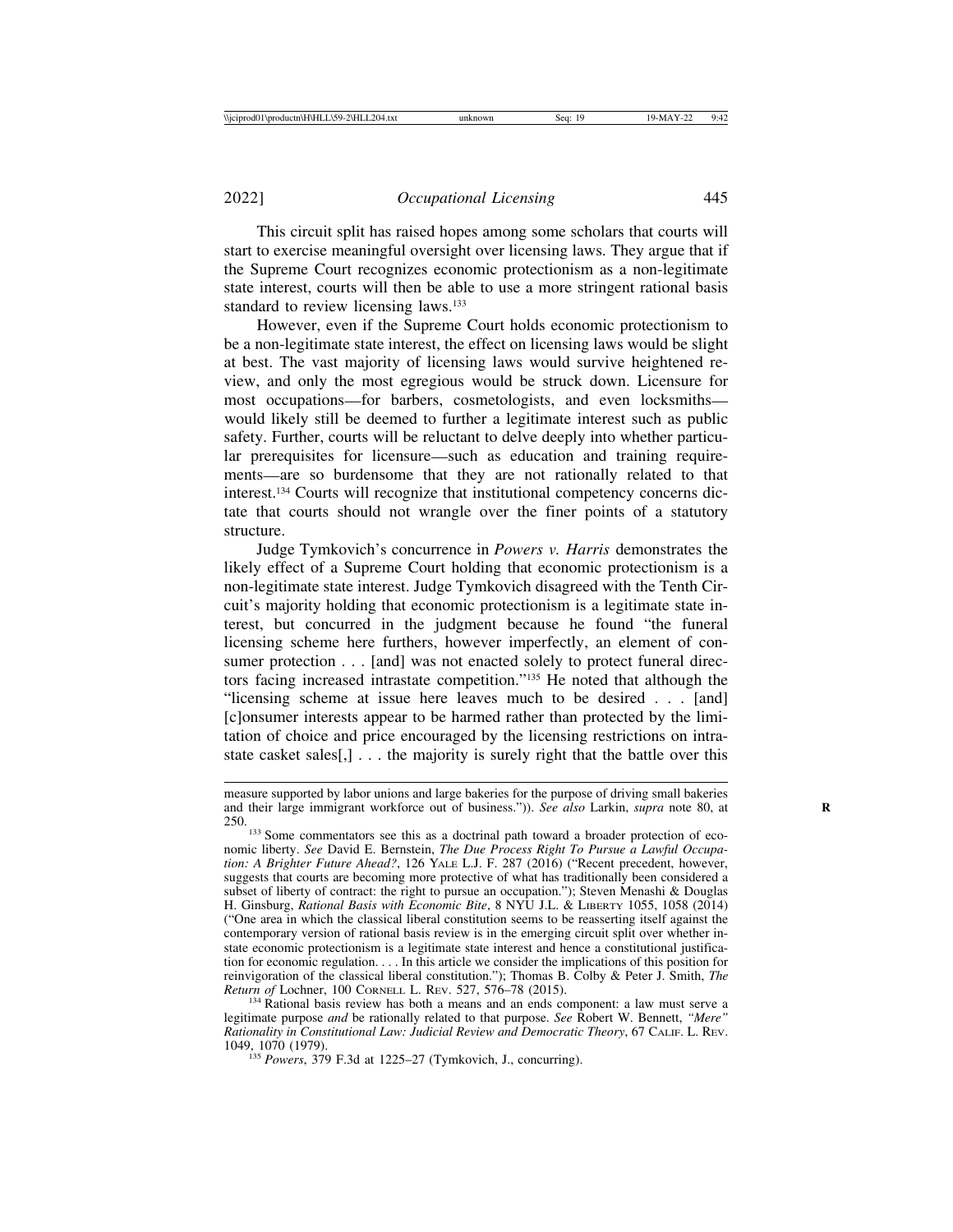issue must be fought in the Oklahoma legislature, the ultimate arbiter of state regulatory policy."136

#### *B. State Constitutional Challenges*

Licensing laws have also been challenged under state constitutional provisions.137 During the *Lochner* era, for example, state courts "struck down legislative attempts to impose licensing in cases involving blacksmiths, undertakers, ticket agents, druggists, and plumbers."<sup>138</sup> However, although state courts have greater doctrinal flexibility than federal courts (and no federalism concerns), they are still weak agents for reform.

First, state courts tend to interpret their own constitutions in "lockstep" with the federal Constitution.<sup>139</sup> Thus, most state courts are unlikely to recognize sweeping constitutional protection for the right to earn a living when the federal courts do not. There are some exceptions, however. In one wellknown case, the Texas Supreme Court struck down a cosmetology license requirement for eyebrow threading (a form of hair removal) as violating the Texas Constitution's Due Process Clause.140 In his concurrence, Judge Willett amplified:

<sup>136</sup> *Id.* at 1227; *see also Sensational Smiles*, 793 F.3d at 288–89 (Droney, J., concurring) ("I join the majority opinion in its conclusion that the Dental Commission's declaratory ruling is rationally related to the state's legitimate interest in protecting the public health. . . . I write separately to express my disagreement [with the majority position that pure economic protectionism is a legitimate state interest]. In my view, there must be at least some perceived public benefit for legislation or administrative rules to survive rational basis review under the Equal Protection and Due Process Clauses. . . . It may be that, as a practical matter, economic protectionism can be couched in terms of some sort of alternative, indisputably legitimate state interest. Indeed, the majority suggests as much when it observes that, in this case, the state may have concluded that protectionism 'would subsidize lower costs for more essential dental services that only licensed dentists can provide.' But it is quite different to say that protectionism for its own sake is sufficient to survive rational basis review, and I do not think the Supreme Court would endorse that approach.") (citations omitted).

<sup>&</sup>lt;sup>137</sup> See Herbert Hovenkamp, *The Political Economy of Substantive Due Process*, 40 STAN. L. Rev. 379, 389 (1988); *see also* Friedman, *supra* note 26, at 511 (noting that in the context of licensing, "state courts generated substantial case-law").

<sup>&</sup>lt;sup>138</sup> Hovenkamp, *supra* note 137, at 389.<br><sup>139</sup> *See* Robert A. Schapiro, *Judicial Deference and Interpretive Coordinacy in State and Federal Constitutional Law*, 85 CORNELL L. REV. 656, 693 (1999) (noting the "tendency of state courts to interpret state constitutions as having the same meaning as the federal Constitution, a practice sometimes termed 'lockstep interpretation'"); *see also* Robert A. Schapiro, *Identity and Interpretation in State Constitutional Law*, 84 VA. L. REV. 389, 419–28 (1998); Robert F. Williams, *State Courts Adopting Federal Constitutional Doctrine: Case-by-Case Adoptionism or Prospective Lockstepping?*, 16 WM. & MARY L. REV. 1499, 1502 (2005) (noting that "circumstances where state courts decide to follow, rather than diverge from, federal constitutional doctrine . . . [constitute] the clear majority of cases").

 $^{140}$  See Patel v. Tex. Dep't of Licensing & Regul., 469 S.W.3d 69, 73 (Tex. 2015). More recently, the Pennsylvania Supreme Court invalidated under the state's constitution a real estate broker license requirement for running a short-term vacation property management business. *See* Ladd v. Real Est. Comm'n, 230 A.3d 1096 (Pa. 2020). This has caused some scholars to hope that state constitutions will arise as new protectors of economic liberty. *See, e.g.*, Gary M. Dreyer, *After* Patel*: State Constitutional Law & Twenty-First Century Defense of Economic Liberty*, 14 N.Y.U. J.L. & LIBERTY 800, 802–05 (2021) ("[A]dvocates of expanding constitu-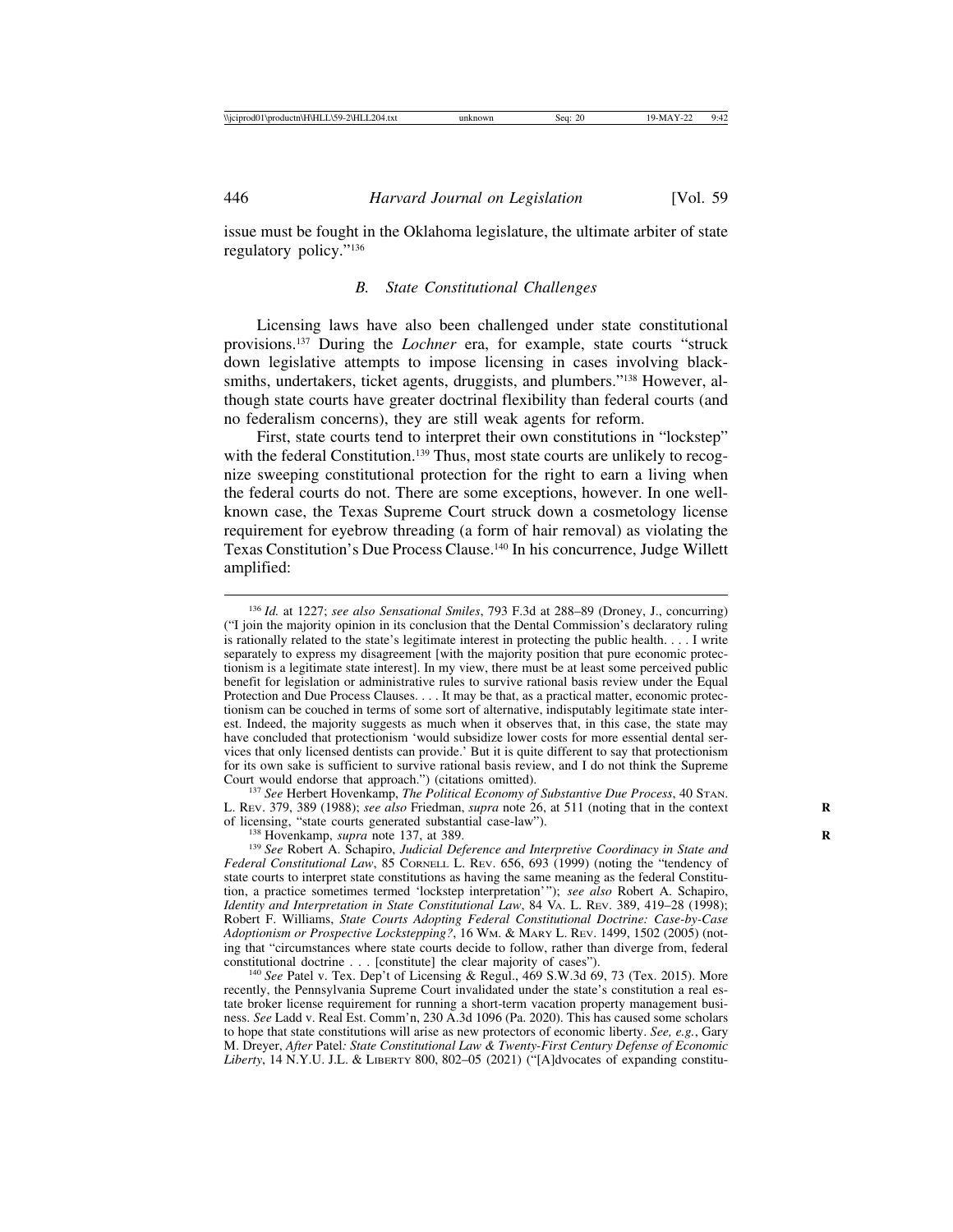2022] *Occupational Licensing* 447

Today's case arises under the Texas Constitution, over which we have final interpretive authority, and nothing in its 60,000-plus words requires judges to turn a blind eye to transparent rent-seeking that bends government power to private gain . . . . Indeed, even if the Texas Due Course of Law Clause mirrored perfectly the federal Due Process Clause, that in no way binds Texas courts to cutand-paste federal rational-basis jurisprudence that long post-dates enactment of our own constitutional provision, one more inclined to freedom<sup>141</sup>

More importantly, however, state court-driven reform suffers from the same drawbacks as federal court-driven reform. Courts are reactive institutions: they can strike down individual instances of licensing but cannot drive comprehensive reform. Even courts that are willing to strike down egregious licensing laws have limited ability to do so. Thus, most occupational licensing laws—many of which have harmful net effects on society—would be out of judicial reach. So, the judiciary—both state and federal—is on its own a weak tool to check excessive licensing laws.

However, although state and federal courts are not likely to create meaningful change on their own, they are a useful method for generating public support for statutory reform. As described in the next section, successful legislative change often follows well-publicized lawsuits that put pressure on legislatures to deregulate licensing regimes.

# IV. STATUTORY REFORM

The path for meaningful reform wends through state legislatures, with perhaps a detour through the courthouse. In fact, legislative reform has been slowly but steadily gaining momentum, despite stiff opposition from professional associations' lobbies. Although there is still a way to go, the early successes of reformers' litigation and lobbying efforts have shown that deregulation is certainly possible.

In particular, successful legislative reform often follows well-publicized lawsuits brought against licensing boards. Even when such lawsuits are unsuccessful, they raise public awareness and thereby generate support for deregulation. Mississippi, for example, recently eliminated licensing requirements for eyebrow threaders, eyelash technicians, and makeup artists.<sup>142</sup>

tional protection for economic liberties should concentrate their efforts on exporting the *Patel*-*Ladd* standards to the other forty-eight states in the coming years, allowing these doctrines to better ripen before moving toward federalizing these standards."); Dana Berliner, *Are States*

 $^{141}$  Patel, 469 S.W.3d at 98 (Willett, J., concurring).<br> $^{142}$  See H.B. 1312, 2021 Leg., Reg. Sess. (Miss. 2021); see also Leah L. Willingham, *Mississippi Ends License Requirements for Some Beauty Jobs*, ASSOCIATED PRESS (Apr. 14, 2021), https://apnews.com/article/mississippi-tate-reeves-2c6a13d5de4e73f2ccd3bd995ec069 e1 [https://perma.cc/FJ37-VU36].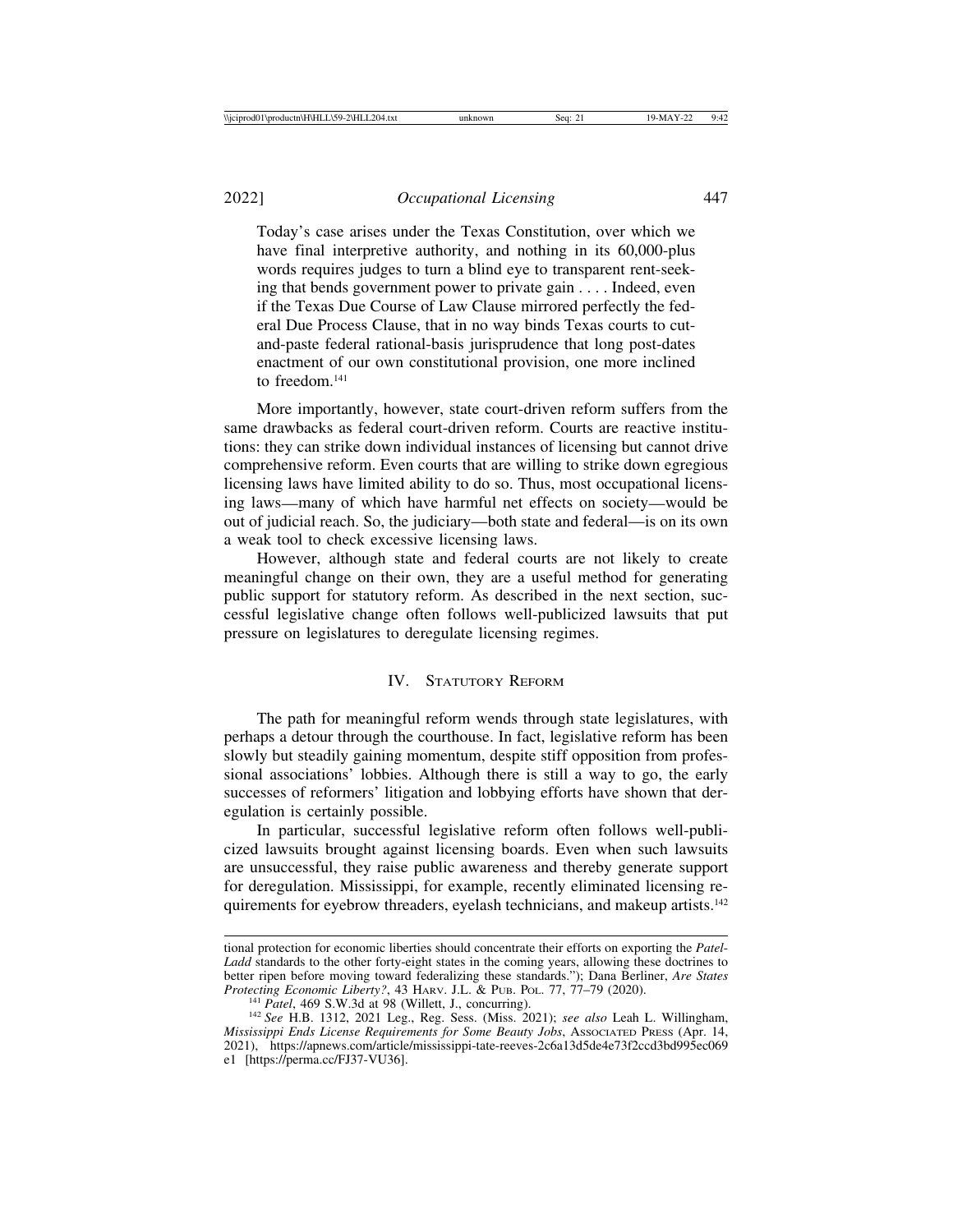The legislation followed two lawsuits brought against the licensing board arguing that the licensing requirements were unconstitutional.<sup>143</sup> As part of the settlement agreement, the Mississippi State Board of Cosmetology agreed to repeal the esthetician license requirement for these "low-risk beauty services."144

Similarly, as discussed at the beginning of this Note, Niang's lawsuit against the Missouri Board of Cosmetology—although unsuccessful—led to legislative reform of the licensing requirements for African-style hair braiders.145 In 2018, Missouri passed a law that created a standalone license for braiders, which requires them to pay a twenty dollar registration fee, watch a four to six hour training video, and submit to Board inspections.146 Arkansas similarly repealed its cosmetology license requirement for hair braiders after it was sued in federal court.<sup>147</sup>

The analysis below outlines two main directions that legislative reform efforts have taken: (1) lessening licensing burdens by reducing or eliminating licensing requirements; and (2) expanding interstate license recognition.

## *A. Lessening Licensing Burdens*

Legislative reforms can directly lessen licensing burdens either by reducing the requirements for licensure (e.g., trimming the amount of training hours required for cosmetologists) or by eliminating a license entirely (e.g., allowing interior designers to practice without a license). Despite the arguable capture of state legislatures by professional associations who strictly oppose any deregulation, such reforms have been increasingly successful. Additionally, some states have implemented process-based reforms that can indirectly reduce licensing burdens by creating a review process for licensing requirements that mandates a cost-benefit analysis of existing or proposed licensing laws.

Legislative reforms that directly reduce licensing requirements have been mostly incremental but have steadily been gaining traction.<sup>148</sup> In 2021, Nebraska repealed registration requirements for locksmiths<sup>149</sup> and lowered education and training requirements for real estate appraisers.150 The same

<sup>143</sup> *See* Bhattarai v. Fitch, No. 3:19-CV-560-DPJ-FKB, 2020 WL 1821253 (S.D. Miss. Apr. 10, 2020) (order granting Motion to Dismiss); Compl. at 2, Get Glam Beauty, LLC v. Stewart, No. 3:20-CV-00580 (S.D. Miss. Aug. 31, 2020).

<sup>&</sup>lt;sup>144</sup> Willingham, *supra* note 142.<br><sup>145</sup> See supra Part I.<br><sup>146</sup> See H.B. 1500, 99th Gen. Assemb., 2d Reg. Sess. (Mo. 2018).<br><sup>147</sup> See Chris Burks, *The Right to Work: The Rise in Occupational Licensing Litigation*<br>Comes

<sup>&</sup>lt;sup>148</sup> See Rich Ehisen, *Occupational Licensing Reform Gains Steam in Statehouses*, STATE NET CAPITOL J. (Feb. 5, 2021), https://www.lexisnexis.com/en-us/products/state-net/news/ 2021/02/05/Occupational-Licensing-Reform-Gains-Steam-in-Statehouses.page [https:// perma.cc/78TK-3ZLD]. <sup>149</sup> *See* L.B. 169, 107th Leg., 1st Sess. (Neb. 2021). <sup>150</sup> *See* L.B. 23, 107th Leg., 1st Sess. (Neb. 2021).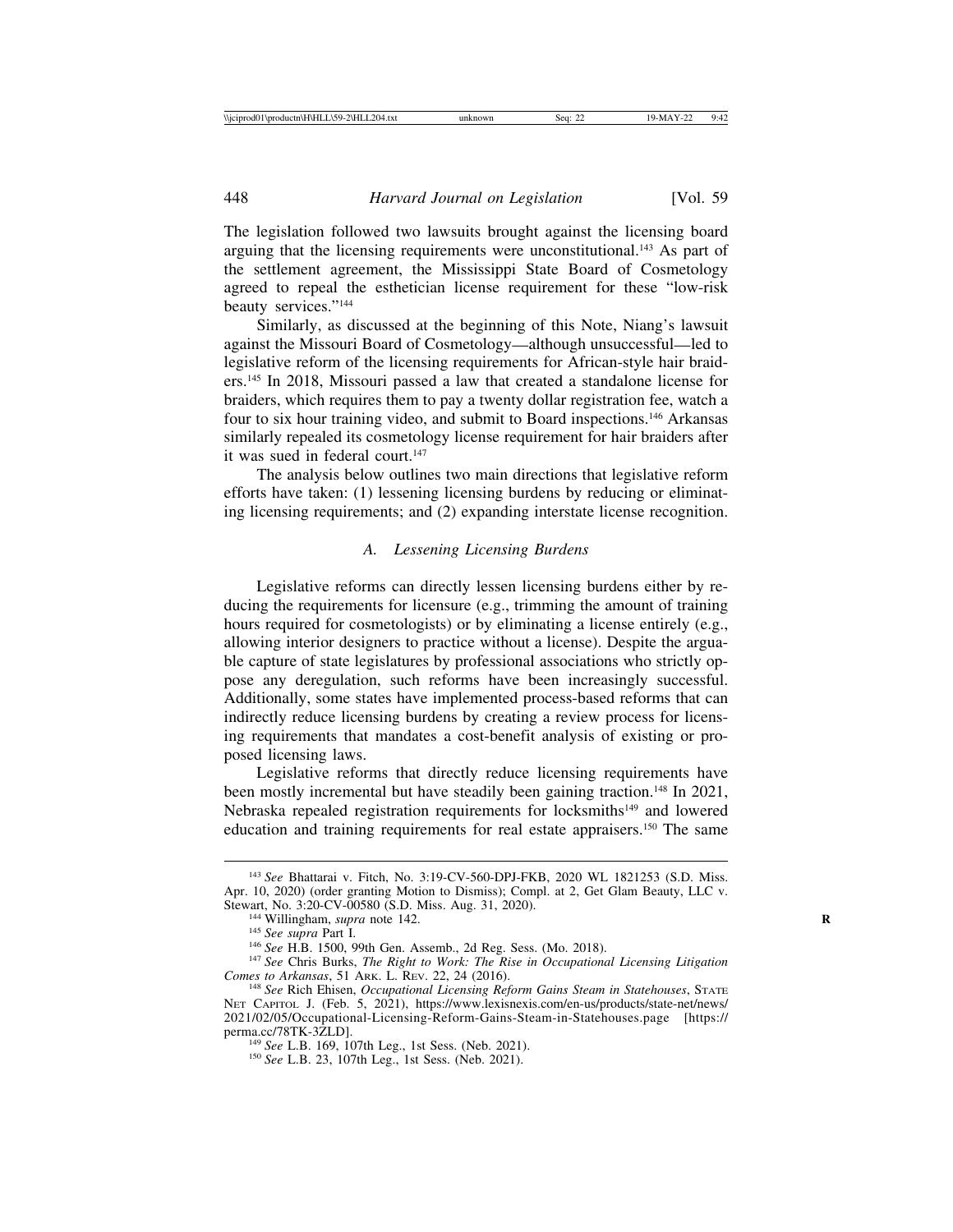year, California reduced the licensing requirements for cosmetologists and barbers, including reducing required training hours from 1,600 and 1,500 hours, respectively, to 1,000 hours each.<sup>151</sup> And in 2020, Florida enacted an impressively comprehensive occupational licensing reform called The Occupational Freedom and Opportunity Act, which eliminated or reduced licensing requirements for over thirty occupations.152 This success came after three years of failed legislation attempts.153

Licensing reform is often difficult to achieve because of the political clout held by professional associations. Many reform efforts have been derailed by professional associations' opposition. For example, a Mississippi House Bill proposing to repeal licensing for art therapists, auctioneers, interior designers, funeral home directors, and wigologists died in committee after industry groups rallied to kill the bill.154

A (mostly) failed effort to remove licensing requirements for florists in Louisiana is particularly illustrative. Louisiana's florist license requirement, the only one of its kind in the country, required aspiring florists to pass a practical exam and a written exam in order to arrange and sell bouquets.155 The practical exam—in which applicants were given four hours to create four bouquets which were judged by licensed florists—had less than a fifty percent pass rate.156 After aspiring florists brought lawsuits arguing the li-

*also* S.B. 1640, 2019 Reg. Sess. (Fla. 2019) (attempting to repeal licensing for twenty-three

<sup>151</sup> S.B. 803, 2021-2022 Reg. Sess. (Cal. 2021). <sup>152</sup> H.B. 1193, 2020 Reg. Sess. (Fla. 2020); Eric Boehm, *Florida Just Passed the Most Sweeping Occupational Licensing Reform in History*, REASON.COM (July 1, 2020), https://reason.com/2020/07/01/florida-just-passed-the-most-sweeping-occupational-licensing-reform-inhistory/ [https://perma.cc/CFD9-DM8V]; Press Release, Governor Ron DeSantis Signs "The Occupational Freedom and Opportunity Act" to Remove Unnecessary Barriers to Employment (June 30, 2020), https://www.flgov.com/2020/06/30/governor-ron-desantis-signs-the-occupational-freedom-and-opportunity-act-to-remove-unnecessary-barriers-to-employment/ [https:// perma.cc/Z5BP-KFL7]. <sup>153</sup> *See* H.B. 7047, 2017 Reg. Sess. (Fla. 2017); H.B. 15, 2018 Reg. Sess. (Fla. 2018); *see*

<sup>&</sup>lt;sup>154</sup> See Mississippi Art Therapists Successfully Organized to Defeat Bill to Repeal Art *Therapy and Other Licenses*, AM. ART THERAPY ASS'N (Mar. 11, 2021), https://arttherapy.org/ news-mississippi-bill-to-repeal-art-therapy-license-defeated/ [https://perma.cc/ENZ8-TAYK]; Steve Wilson, *Licensing Bill Stirs Controversy Among Groups*, NORTHSIDE SUN (Feb. 19, 2021), https://www.northsidesun.com/most-recent/licensing-bill-stirs-controversy-amonggroups#sthash.nvzu3ryd.dpbs [https://perma.cc/R3UR-5VCH]; Slim Smith, *Local Massage Therapist Opposes Cuts to Training Hours*, DISPATCH (Feb. 11, 2021), https://cdispatch.com/ news/2021-02-11/local-massage-therapist-opposes-cuts-to-training-hours/ [https://perma.cc/ 4TNK-RPWP]. <sup>155</sup> Shoshana Weissman & C. Jarrett Dieterle, *Louisiana Is the Only State that Requires*

*Occupational Licenses for Florists. It's Absurd.*, USA TODAY (Mar. 28, 2018), https:// www.usatoday.com/story/opinion/2018/03/28/louisiana-only-state-requires-occupational-licenses-florists-its-absurd-column/459619002/ [https://perma.cc/FL9Q-F7X5] ("The [exam] results were judged by a panel of licensed Louisiana florists, who all-but-certainly viewed the applicants as competitors that were best kept out of the floristry trade. The passage rates for the exam were below 50 percent; even longtime florists often failed it. One licensed florist in the state described the test as nothing more than a 'hazing process.'"). <sup>156</sup> *Id.*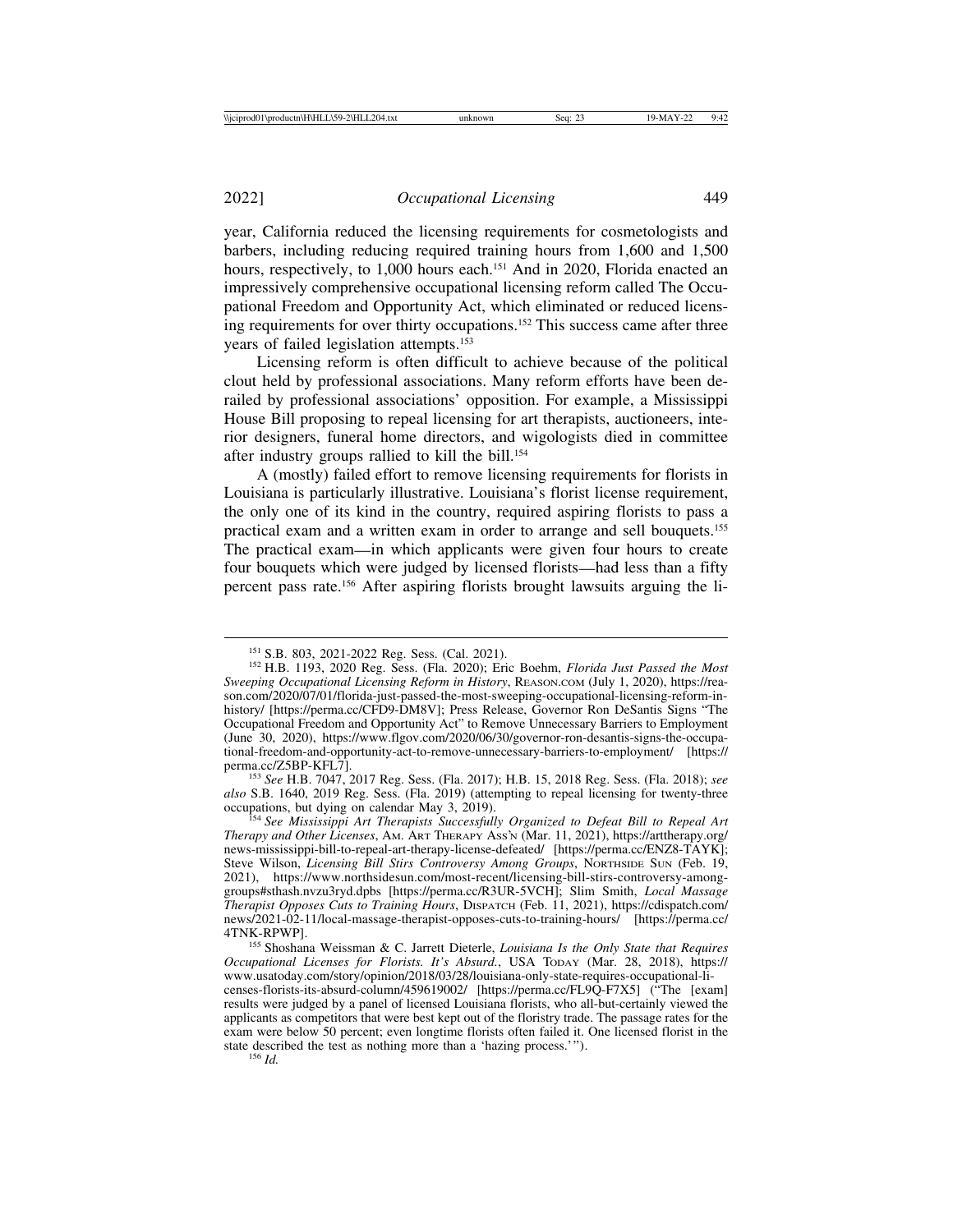cense was unconstitutional,<sup>157</sup> the state repealed the practical exam requirement, but preserved the written exam portion.<sup>158</sup> Subsequent attempts to completely eliminate the license requirement have failed in the face of the Louisiana florists lobby's remarkable influence. Its arguments in opposition to delicensing have ranged from consumer protection to promoting the status of the industry.159

In addition to direct deregulation, many states have implemented sunrise or sunset review processes for occupational licensing laws. Sunrise reviews for proposed legislation and sunset reviews for existing legislation "charge an independent agency with reviewing proposed and existing occupational regulations and give it a mandate to protect competition by favoring regulation only in cases of demonstrated harm and by selecting the least restrictive option to address that harm."160

Sunset and sunrise reviews mandate that the agency conduct a costbenefit analysis to determine whether licensing laws are justified, and whether there are less restrictive alternatives, such as certification or registration, that would be more efficient.161 Certification, for example, is an op-

*with Senate Panel's Rejection*, ADVOCATE, (May 1, 2018), https://www.theadvocate.com/baton\_rouge/news/politics/legislature/article\_4058ed8e-4d59-11e8-aced-a3f61ef63b1c.html [https://perma.cc/8CK6-67R5]; *see also* Danny D. Heitman, *Do You Have a License for that Bouquet?*, WALL ST. J., (Aug. 24, 2018), https://www.wsj.com/articles/do-you-have-a-licensefor-that-bouquet-1535147773 [https://perma.cc/G9G2-QCFZ] ("Louisiana's Republican Leg-<br>islature bends to the will of the state's powerful florists lobby.").

<sup>160</sup> CARPENTER II, ET AL., *supra* note 23, at 38; Assessing State Policies and Prac-TICES, *supra* note 15, at 62 ("Sunrise reviews, which occur before legislation is enacted, and **R** sunset reviews, which occur once legislation has been passed and implemented, can be powerful tools for policymakers to evaluate occupational licensing measures for continued relevancy. Both processes examine the existing or proposed costs and benefits of licensure, compare regulation with other states and provide policymakers with a data-driven analysis to assist them in decision-making."); WHITE HOUSE REPORT, *supra* note 17, at 48.

<sup>161</sup> See CARPENTER II, ET AL., *supra* note 23, at 32–33 (listing alternatives for licensure from least restrictive to most restrictive). Further, technological developments in the service industry which allow consumers and providers to exchange detailed information about each other—such as online reviews—undermine the need for occupational licensure. *See, e.g.*, Farronato et al., *supra* note 31, at 33 ("[T]he increased availability of alternative signals of quality, such as online reviews, has probably reduced the level of regulatory scrutiny needed for service providers."); Eduardo E. Porter, *Job Licenses in Spotlight as Uber Rises*, N.Y. TIMES (Jan. 27, 2015), https://www.nytimes.com/2015/01/28/business/economy/ubers-success-castsdoubt-on-many-job-licenses.html [https://perma.cc/BU66-E6FC] ("What lesson should we draw from the success of Uber? . . . Just as limited taxi medallions can lead to a chronic undersupply of cabs at 4 p.m., the state licensing regulations for many occupations are creating bottlenecks across the economy, raising the prices of many goods and services and putting good jobs out of reach of too many Americans."); Daniel E. Rauch & David Schleicher, *Like Uber, but for Local Government Law: The Future of Local Regulation of the Sharing Economy*, 76 OHIO ST. L.J. 901, 909–13 (2015) ("And as scholars like Lior Strahelivitz have found with respect to eBay auctions, digital reputation 'ratings' can form a functional substitute for personal trust, making more, and more credible, transactions possible - if a Lyft driver has 800 'five star' reviews, a rider may be willing [to] board her car even if she lacks classic indicia of

<sup>157</sup> *See, e.g.*, Meadows v. Odom, 360 F. Supp. 2d 811 (M.D. La. 2005), *vacated as moot*, 198 F. App'x 348, 351 (5th Cir. 2006); Chauvin v. Strain, No. 2:10-CV-00729 (E.D. La. 2010).<br><sup>158</sup> H.B. 1407, 2010 Reg. Sess. (La. 2010).<br><sup>159</sup> See Elizabeth E. Crisp, *Effort to End Florist Licensing in Louisiana Nipped i*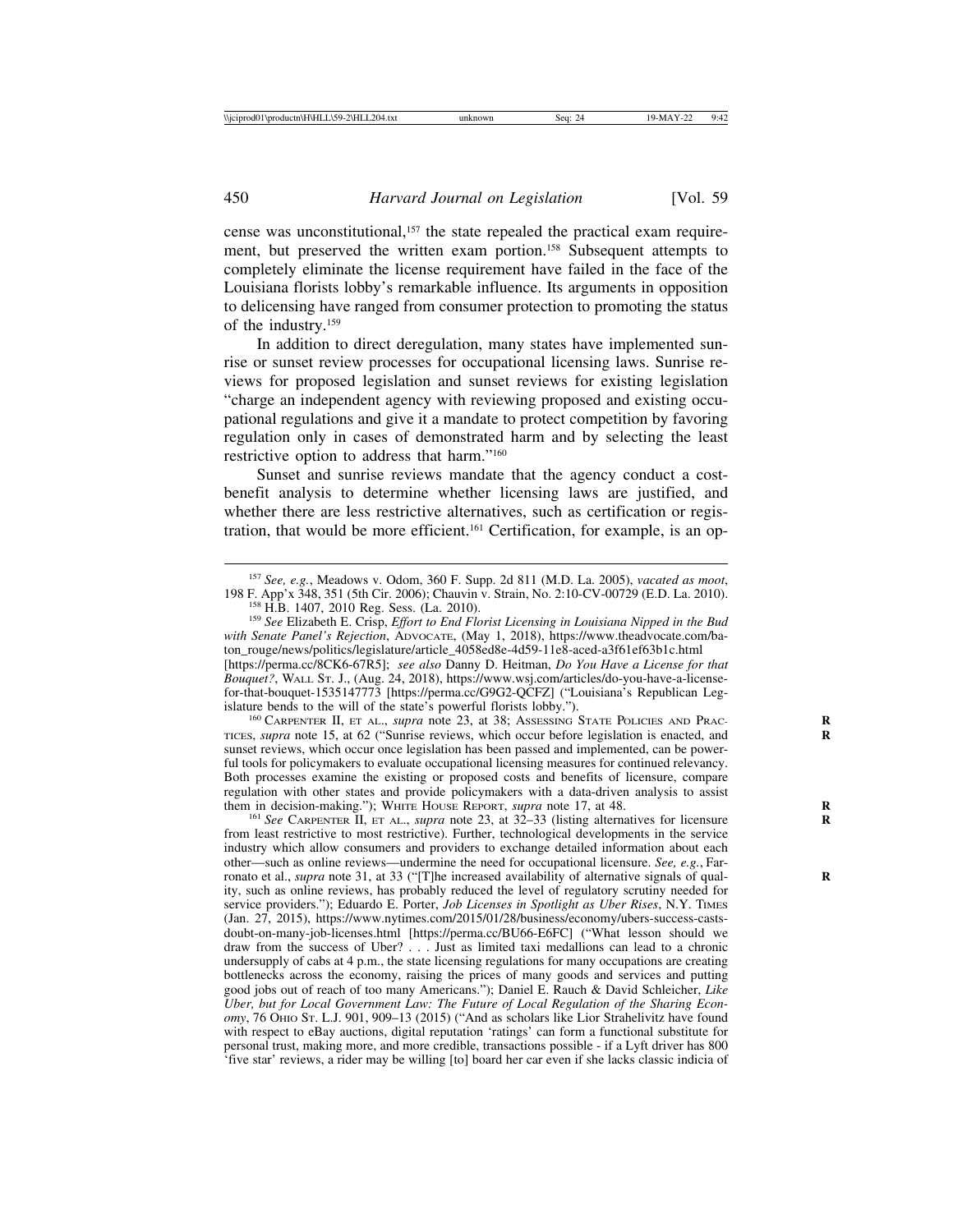2022] *Occupational Licensing* 451

tional credential that does not restrict one's right to practice, but only reserves the "right to title" to those who have become certified.162 Certification gives customers both the information and the choice over whether to pay extra for (supposedly) enhanced service, without blocking people out of the job market or pricing out low-income consumers.163 However, the scope of sunset or sunrise reviews can vary significantly.164 Moreover, the effectiveness of such reviews is questionable at best, and the more common sunset review processes rarely result in legislative reform.<sup>165</sup>

In sum, reforms that reduce licensing burdens have been gathering momentum in state legislatures over the last few years. Although successful reforms have mostly been small and hard-fought, they provide a blueprint as well as encouragement—for more ambitious reform.

#### *B. Expanding Interstate License Recognition*

In addition to reducing licensing requirements, policy organizations have also focused on other aspects of deregulation, and in particular on expanding interstate license recognition. Licensing requirements for a particular occupation can vary widely from state to state. And unlike, for example, drivers' licenses, professional licenses are not automatically recognized by other states. So an individual who moves to another state may be required to

<sup>164</sup> CARPENTER II, ET AL., *supra* note 23, at 38 n. 88 ("Thirteen states have a sunrise process to evaluate proposals for new occupational regulations. . . . More than 30 states have some form of sunset review, but their scope and procedures vary widely."); ASSESSING STATE POLICIES AND PRACTICES, *supra* note 15, at 63; WHITE HOUSE REPORT, *supra* note 17, at 48.

trustworthiness, like a business license.") (citing Lior Strahlevitz, *'How's My Driving?' for Everyone (and Everything)*, 81 N.Y.U. L. REV. 1661, 1713–14 (2006)); REFORMING OCCUPA-TIONAL LICENSING, *supra* note 32, at 7 ("The growth of information technology in recent **R** years, especially mobile devices, has allowed consumers and service providers to connect with each other with increasingly detailed levels of information about each party, in ways that challenge the traditional role of occupational licensing.").

<sup>&</sup>lt;sup>162</sup>See GUILD-RIDDEN LABOR MARKETS, *supra* note 13, at 1.<br><sup>163</sup>See WHITE HOUSE REPORT, *supra* note 17, at 8 ("State certification requirements may restrict the use of a profession's title to those who have been certified, but allows anyone to perform the duties of the profession. In doing so, certification can provide consumers with additional information regarding providers' quality, without restricting consumer choice or limiting entry into the workforce."); REFORMING OCCUPATIONAL LICENSING, *supra* note 32, at 8 ("In contrast to occupational licensing, the process of certification permits any person to legally perform the relevant tasks, but the government—or sometimes a private, nonprofit agency—administers an examination and certifies those who have achieved the requisite level of skill and knowledge. . . . This process allows for competition for services, as anyone can legally perform the work, but it protects the right of the title for those in the occupation.").

<sup>&</sup>lt;sup>165</sup> See WHITE HOUSE REPORT, *supra* note 17, at 48 ("There is some evidence to suggest that sunrise reviews can be more successful at limiting the growth of licensing than sunset reviews are at removing unnecessary licensing. Thornton and Timmons (2015) discover only eight instances in the past 40 years of the successful 'de-licensing' of an occupation at the State level, and in four of these cases, attempts to relicense the occupations followed afterward. They find that State sunset committees usually recommend the continuation of the license, and that in the rare instances when they recommend that licensing laws be repealed, the State legislature usually ignores the recommendation.") (citing Thornton & Timmons, *supra* note 79). **R**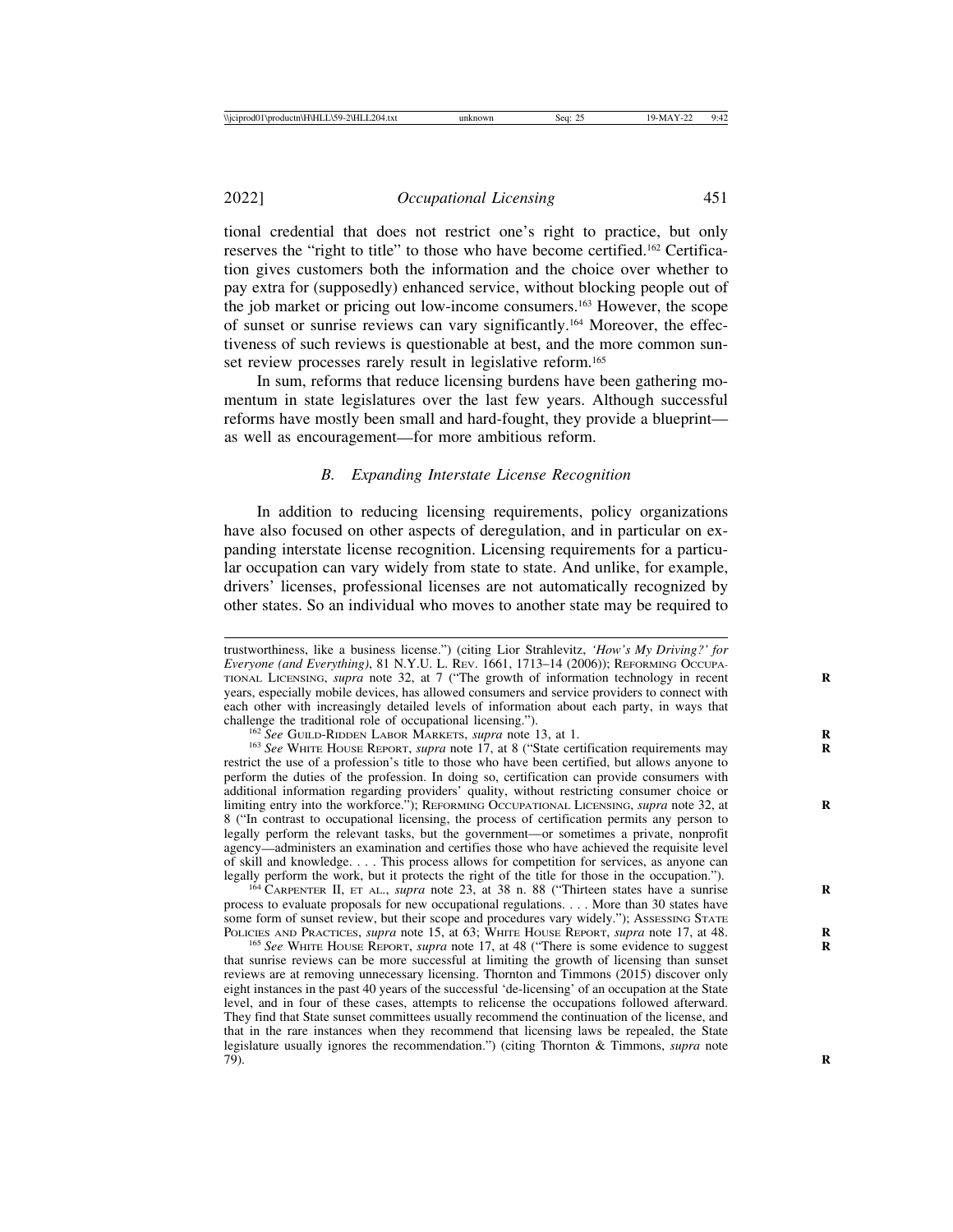go through the licensing process all over again. The cost involved necessarily chills geographic mobility.166 It also hampers the flow of supply across state lines.<sup>167</sup> If there is a surplus of plumbers in one state and a shortage in another, the costs of transfer mean that supply may not flow to the state that needs it.

When states do recognize out-of-state licenses, they do so in either of two ways: endorsement or reciprocity. Licensure by endorsement occurs when a licensing board issues the out-of-state practitioner an in-state license based on her existing (out-of-state) qualifications without requiring her to take the new state's examinations.168 The requirements for endorsement vary, and applications are approved at the discretion of the licensing board.169 Licensure by reciprocity occurs when states (or state licensing boards) enter into mutual agreements to create a streamlined process for recognizing each other's occupational licenses. Some reciprocity agreements provide for the automatic mutual recognition of out-of-state licenses (much like drivers' licenses), while others require an approval process.170

In the last several years, legislation aimed at improving the portability of interstate licenses have been enacted in multiple states.171 This includes

<sup>168</sup> REFORMING OCCUPATIONAL LICENSING, *supra* note 32, at 20.<br><sup>169</sup> For example, some licensing statutes provide for endorsement only when the home state requirements are "substantially equal" to (or more stringent than) the new state's requirements. *See, e.g.*, GA. COMP. R. & REGS. 240-11-.01 (2022) ("Any person licensed in another state desiring to apply for a license or instructor license in cosmetology, barber, barber II, hair design, esthetics, or nail care in the State of Georgia is required to make application using the form furnished by the Georgia State Board of Cosmetology and Barbers, to submit the required application processing  $fee(s)$ .... [S]uch application for endorsement ... shall be accompanied by the following: (a) for applicants that can provide proof of passing both a written and practical national or state approved examination in English, and: (i) proof of attaining at least 17 years of age; (ii) a copy of a high school diploma, general educational development (GED) diploma, or a postsecondary education or college degree; (iii) be of good moral character; (iv) verification of a license issued by another state or territory that is currently active and in good standing at the appropriate level for the type of license being applied

for . . . .").<br><sup>170</sup> For example, the Recognition of Emergency Medical Services Personnel Licensure Interstate Compact ("REPLICA") operates under a mutual recognition model. By contrast, Florida recognizes real estate brokers' licenses from nine states with which it holds mutual recognition agreements, but still requires brokers to take a forty question exam on Florida real estate law. *See* FLA. ADMIN. CODE ANN. r. 61J2-26.001 (2022).<br><sup>171</sup> As of October 2021, Arizona, Idaho, Iowa, Kansas, Mississippi, Missouri, Montana,

Pennsylvania, Utah, and Wyoming have enacted universal licensing laws; other states have

<sup>166</sup> *See* REFORMING OCCUPATIONAL LICENSING, *supra* note 32, at 20; ASSESSING STATE **R** POLICIES AND PRACTICES, *supra* note 15, at 48; WHITE HOUSE REPORT, *supra* note 17, at 65–66.

<sup>&</sup>lt;sup>167</sup> REFORMING OCCUPATIONAL LICENSING, *supra* note 32, at 20 ("Nationwide endorsement through policies that do not limit entry requirements could alleviate uneven geographic distribution of licensed practitioners and ease possible location-specific mismatches (for example, the dearth of certain health-care practitioners in rural states). . . . More generally, expanding endorsement could greatly assist the economy by reducing structural unemployment and allowing licensed workers to maximize their incomes and productivity."); Assessing STATE POLICIES AND PRACTICES, *supra* note 15, at 48 ("Further, states have an interest in ensuring licensing standards do not unnecessarily conflict with interstate migration and broader workforce strategies that seek to address labor shortages.").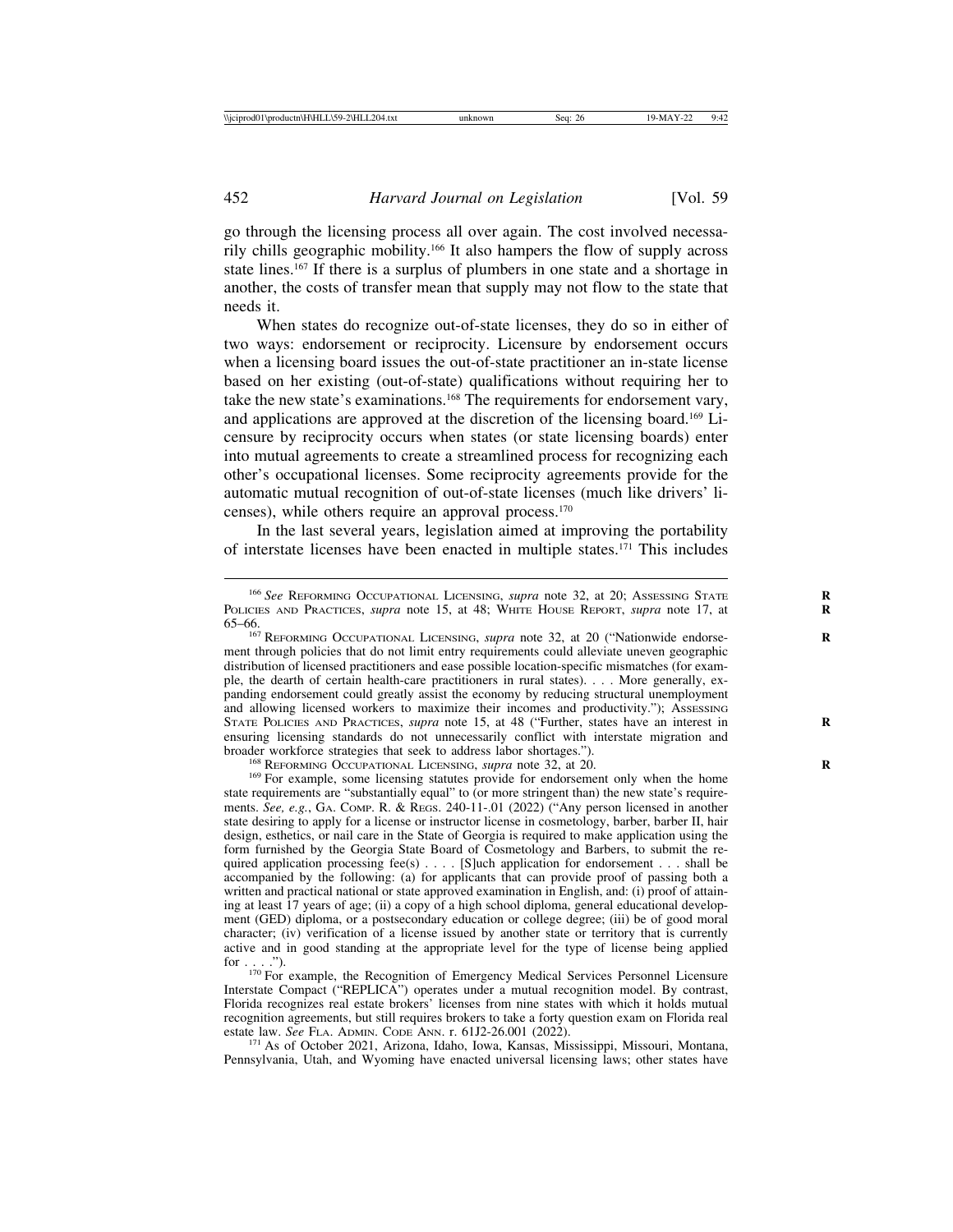promoting interstate compacts (contracts between states that set up reciprocal licensing practices)172 and enacting universal licensing laws. Universal licensing laws require licensing boards to issue a license to an applicant who has held an out-of-state license for at least one year as long as the other state required the person to meet some education, training, or experience standards.173

Expanding license portability may lower the regulatory burden for individuals who move across state lines. Yet such reforms seem limited in scope, since they do not directly reduce initial licensing requirements. Some may argue that improving licensure portability will eventually lead to reduced licensing burdens by driving a race to the bottom for licensing requirements. First, states with above average licensing standards would have to reduce their standards in order to expand license portability, because many forms of interstate license recognition demand comparable requirements among the recognizing states.174 Second, if licenses are easily transferable, would-be practitioners can simply obtain licensure in the state with the most lenient requirements and then transfer it to the state in which they wish to practice. As one labor union leader said in opposition to a proposed universal licensing bill, "Why would any prospective licensed professional go to the trouble of completing highly regarded Connecticut training and apprenticeship programs, when they can get a license in another state with less effort and then come back to Connecticut and have reciprocal recognition?"175

The race to the bottom argument is overly optimistic, however. License portability reforms have been more successful than efforts to lessen or eliminate licensing requirements because such reforms invoke less opposition

enacted weaker versions of these laws, or have applied the reforms only to military spouses. *Breaking Down Barriers to Work with Universal Recognition: Frequently Asked Questions*, GOLDWATER INST. (Oct. 2021), https://goldwaterinstitute.org/universalrecognition/ [https://

<sup>&</sup>lt;sup>172</sup> Interstate compacts are a trending approach to improving licensure portability. For a recent analysis of interstate compacts, see generally COUNCIL OF STATE GOV'TS, OCCUPATIONAL LICENSURE: INTERSTATE COMPACTS IN ACTION (2020).

<sup>&</sup>lt;sup>173</sup> Universal licensing laws are often based on the Goldwater Institute's model legislation, "Breaking Down Barriers to Work." *See* GOLDWATER INST., BREAKING DOWN BARRIERS TO WORK (2020), https://goldwaterinstitute.org/wp-content/uploads/2020/07/Break-Down-Barriers-to-Work.pdf [https://perma.cc/JY3E-QXUU]. The model legislation also includes other pathways to licensure through recognition of work experience and private certification. If someone worked for at least three years in an occupation in another state where a license was not required, they are eligible for licensure in the new state. If someone worked for at least two years and held private certification, they are similarly eligible for licensure.

<sup>&</sup>lt;sup>174</sup> See Assessing State Policies and Practices, *supra* note 15, at 49 (noting that if a state has particularly onerous licensure requirements, then "reducing licensure requirements to better align with the averages of other states can improve the portability of licenses").

<sup>&</sup>lt;sup>175</sup> An Act Expanding Economic Opportunity in Occupations Licensed by the Department *of Consumer Protection: Hearing on H.B. 6445 Before the Gen. Law Comm.*, 2021 Reg. Sess. (Conn. 2021) (testimony of Sal Luciano, Pres. Conn. AFL-CIO), https://www.cga.ct.gov/2021/ GLdata/Tmy/2021HB-06445-R000223-Luciano,%20Sal,%20President-Connecticut%20AFL-CIO-TMY.PDF [https://perma.cc/274G-99DN] [hereinafter Testimony of Sal Luciano].